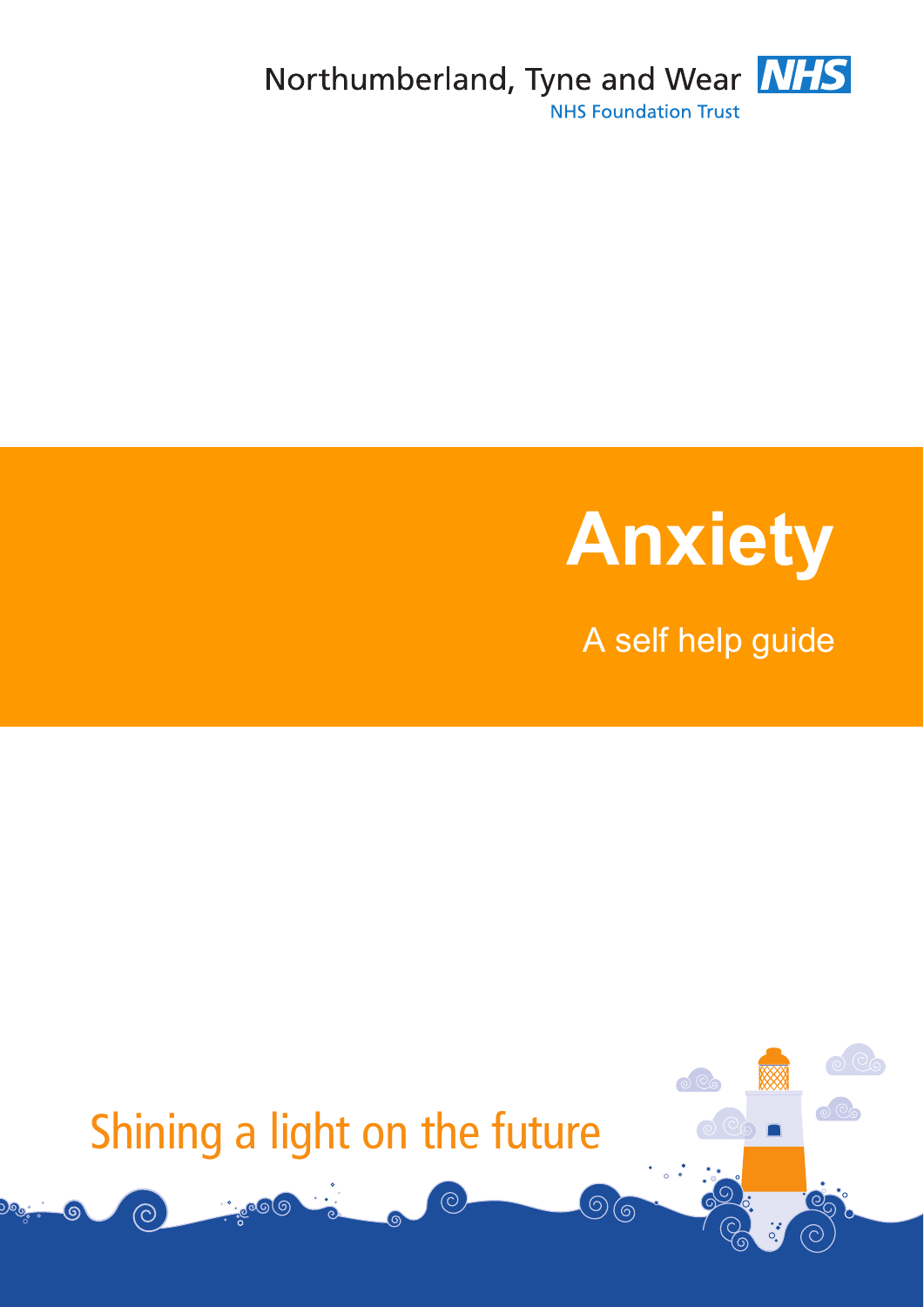**"Bad with your nerves"** 

**"A worrier"** 

**"Stressed out"** 

**"Unable to relax"** 

#### **"Tense and nervous"**

... are all words we might use to describe someone who has a problem with anxiety. If someone has too much stress for too long anxiety is very often the result. This booklet is about anxiety, and aims to help you to:

- **1.** Recognise whether or not you may be suffering from symptoms of anxiety.
- **2.** Understand what anxiety is, what can cause it, and what can keep it going.
- **3.** Overcome your anxiety by learning better ways of coping with it.

**"I'm sure that I'll fail the exam."** 

**"I'm tired, but can't sleep for worrying."** 

**"My work is piling up and I just can't cope however hard I try."** 

**"I'm losing control."**

#### **… are all anxious thoughts but isn't it normal to feel anxious?**

Anxiety is something we all experience from time to time. It is a normal response to situations that we see as threatening to us. For example, if we had to go into hospital for an operation, or had to sit a driving test, or take an exam, it would be natural to feel anxious. Anxiety at certain levels can even be helpful in some situations such as when we need to perform well, or cope with an emergency.

#### **Some anxiety is not at all helpful because:**

- Symptoms of anxiety whilst not dangerous, can be uncomfortable.
- Symptoms can also be frightening, particularly if someone does not know that these symptoms are just signs of anxiety.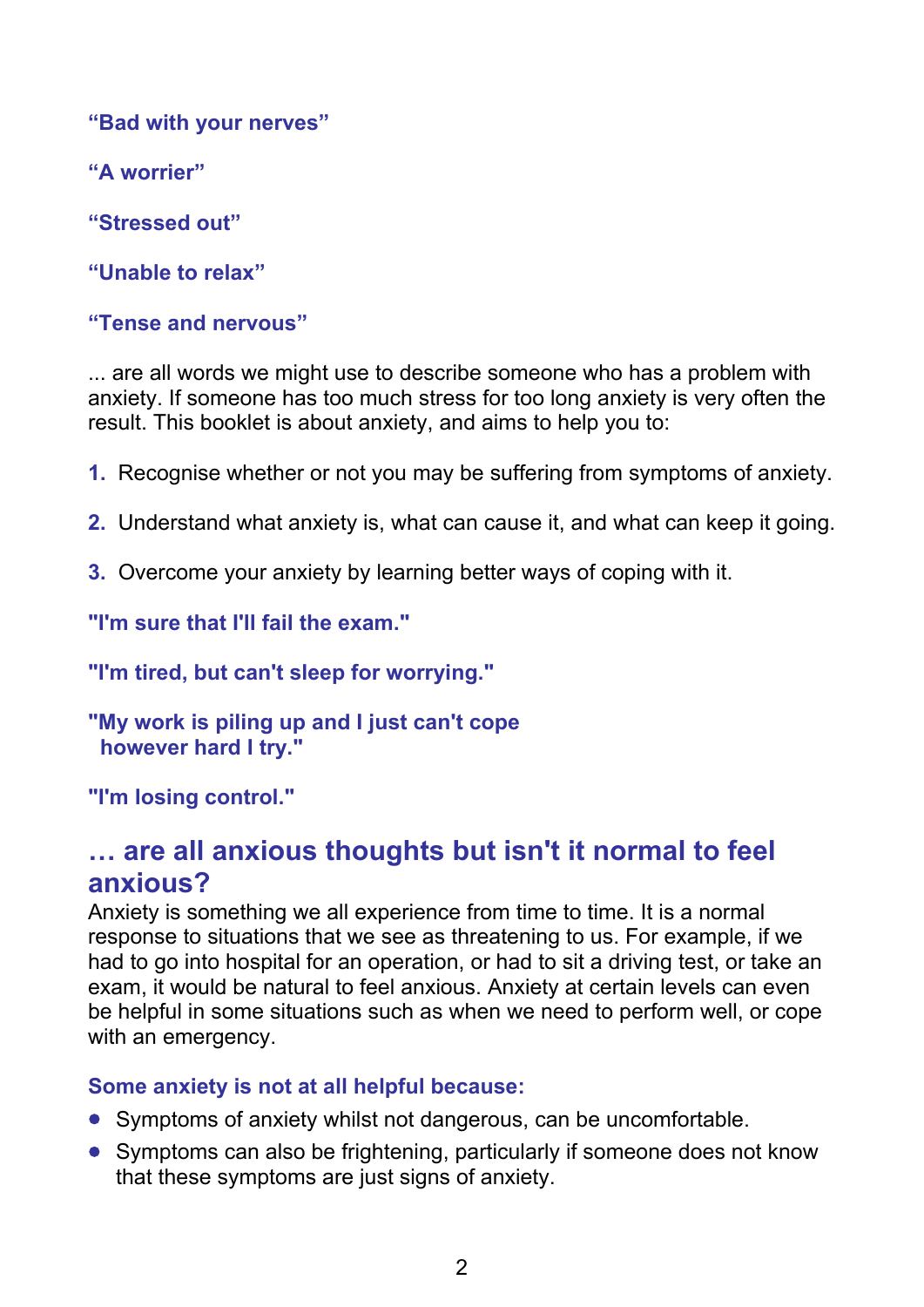- Sometimes people with anxiety symptoms worry that they may have something seriously wrong with them. This worry can then produce more anxiety symptoms which of course increases the worry!
- When anxiety is severe and goes on for a long time it can stop people doing what they want to do.

#### **Am I suffering from anxiety?**

- "I worry about everything, I get tense and wound up, and end up snapping at the children".
- "Even before I get there I start to worry about all the things that might go wrong. When I arrive my heart starts to pound, my legs turn to jelly and I just know I'm going to make a fool of myself. I have to get out".
- "It feels as though there is something in my throat. My mouth is dry and I can't swallow properly and then I begin to get panicky. I think I'm going to stop breathing".
- "My mind starts to race, I feel like I'm going to lose control and go mad or something".

These are some typical experiences of people who suffer from anxiety. If you are suffering from anxiety you may have thoughts like these yourself. Sometimes it is possible to be suffering from anxiety and not even know it, particularly if you don't think of yourself as an anxious person. People often mistake symptoms of anxiety for a physical illness. Therefore, the first step in learning to deal with anxiety is recognising whether anxiety is a problem for you.

Anxiety can affect us in at least four different ways. It affects:

- $\bullet$  The way we feel.
- $\bullet$  The way we think.
- The way our body works.
- The way we behave.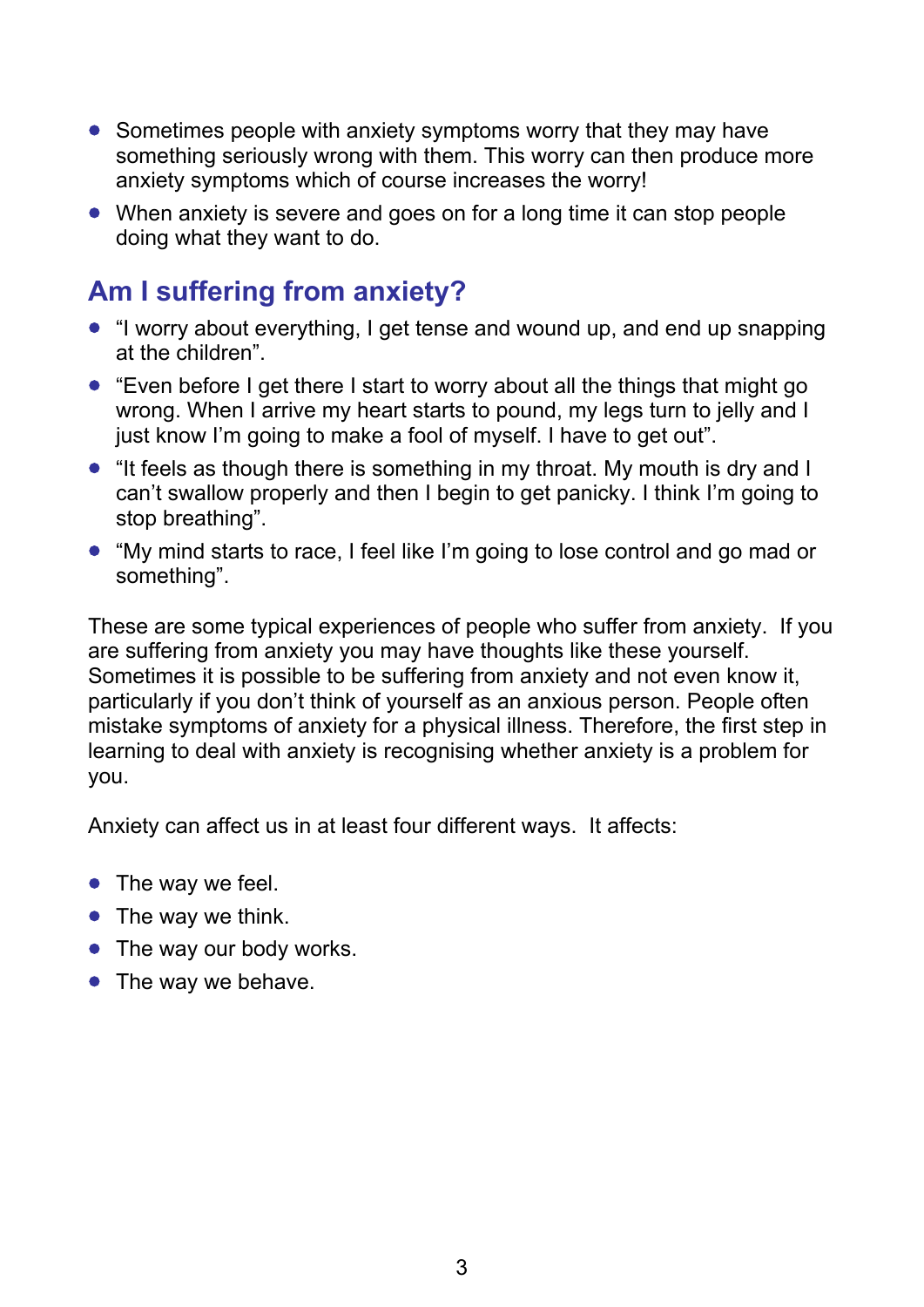In order to check out whether you may be suffering from anxiety, place a tick next to those symptoms you experience regularly:

#### **How you feel**

| • Anxious, nervous, worried, frightened         | $\Box$ |
|-------------------------------------------------|--------|
| • Feeling something dreadful is going to happen |        |
| • Tense, stressed, uptight, on edge, unsettled  | $\Box$ |
| • Unreal, strange, woozy, detached, panicky     | $\Box$ |
| <b>How you think</b>                            |        |
| • Constant worrying                             |        |
| • Can't concentrate                             |        |
| • Thoughts racing                               |        |
| • Mind jumping from one thing to another        | ❏      |
| • Imagining the worst and dwelling on it        | П      |
| <b>Common thoughts</b>                          |        |
| "I'm losing control"                            |        |
| • "I'm cracking up"                             | $\Box$ |
| $\bullet$ "I'm going to faint"                  | $\Box$ |
| "My legs are going to collapse"                 | □      |
| • "I'm going to have a heart attack"            | $\Box$ |
| • "I'm going to make a fool of myself"          | □      |
| $\bullet$ "I can't cope"                        |        |
| • "I've got to get out"                         |        |
| <b>What happens to your body</b>                |        |
| • Heart pounds, races, skips a beat             |        |
| Chest feels tight or painful                    |        |
| Tingling or numbness in toes or fingers         |        |
| • Stomach churning or "butterflies"             |        |
| Having to go to the toilet                      |        |
| Feeling jumpy or restless                       |        |
| Tense muscles                                   |        |
| • Body aching                                   |        |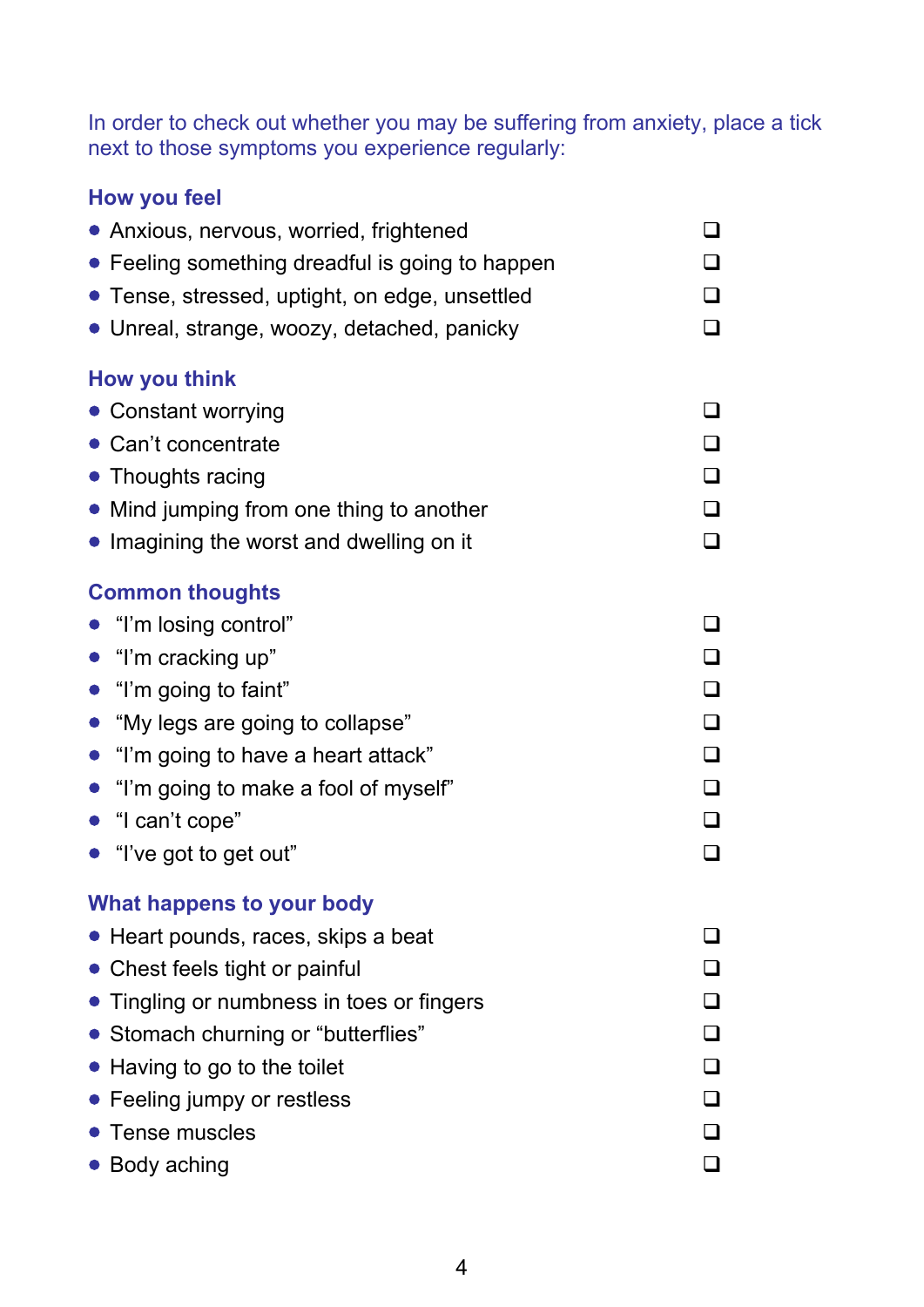| • Sweating                      |  |
|---------------------------------|--|
| • Breathing changes             |  |
| Dizzy, light headed             |  |
| What you do                     |  |
| Pace up and down                |  |
| Start jobs and not finish       |  |
| Can't sit and relax             |  |
| On the go all of the time       |  |
| Talk quickly or more than usual |  |
| Snappy and irritable behaviour  |  |
| Drink more alcohol              |  |
| Smoke more                      |  |
| Eat more (or less)              |  |
| • Avoid feared situations       |  |

If you are regularly experiencing some or all of these symptoms, then it is likely that you are suffering from anxiety.

#### **What is anxiety?**

Anxiety is the feeling we get when our body responds to a frightening or threatening experience. It has been called the "fight or flight" response. It is simply your body preparing for action, either to fight danger or run away from it as fast as possible. The purpose of the physical symptoms of anxiety therefore is to prepare your body to cope with threat.

To understand what is happening in your body, imagine that you are about to be attacked. As soon as you are aware of the threat, your muscles tense ready for action. Your heart beats faster to carry blood to your muscles and brain, where it is most needed. You breathe faster to provide oxygen which is needed for energy. You sweat to stop you body overheating. Your mouth becomes dry and your tummy may have butterflies. When you realise that the "attacker" is in fact a friend, the feelings die away, but you may feel shaky and weak after the experience.

The fight or flight response is a really basic system that probably goes back to the days of cave men, and is present in animals who depend on it for their survival. Fortunately, nowadays we are not often in such life or death situations, but unfortunately many of the stresses we do face can't be fought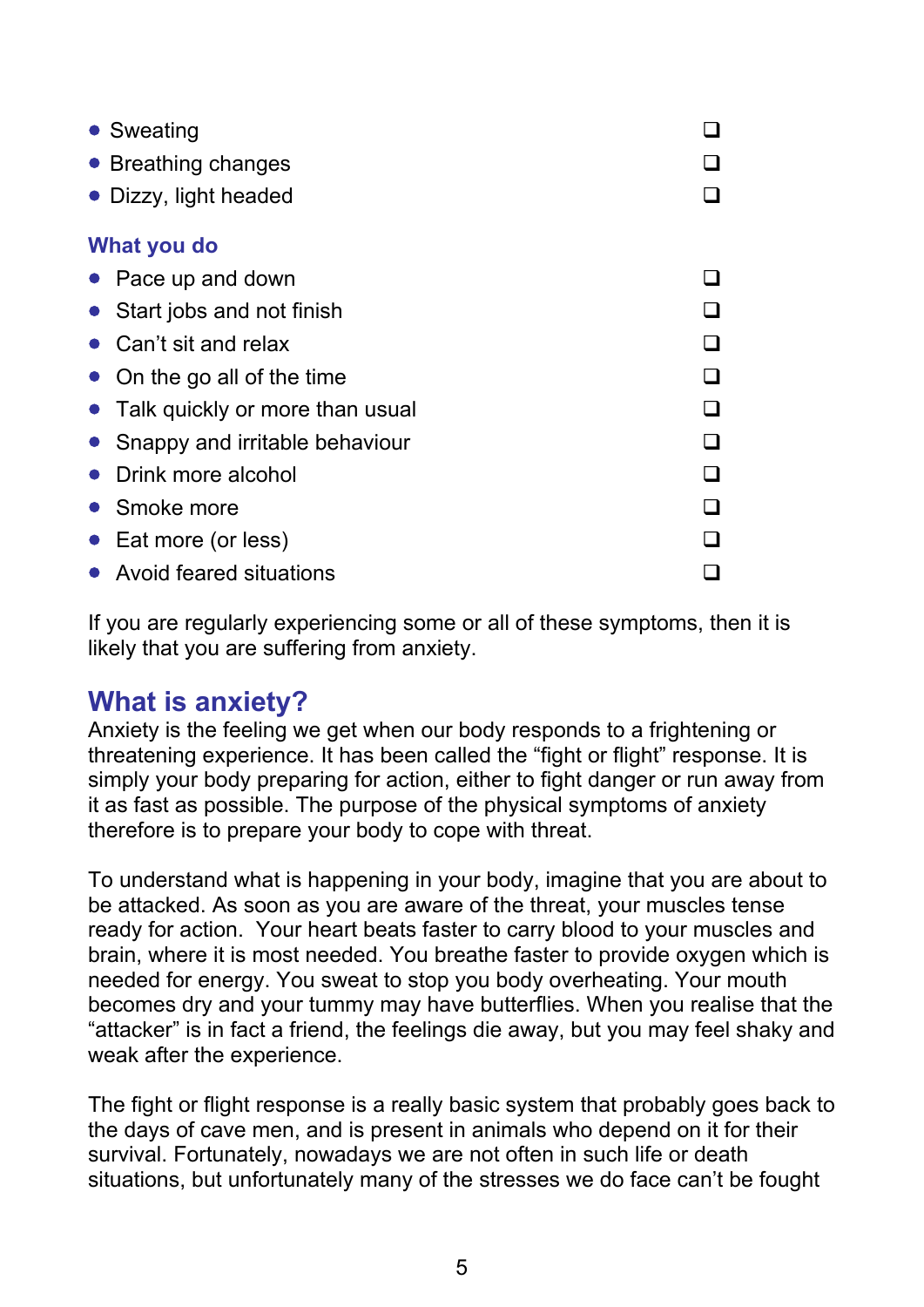or run away from, so the symptoms don't help. In fact they often make us feel worse, especially if we don't understand them.

#### **What causes anxiety?**

There may be many reasons why someone becomes anxious. Some people may have an anxious personality and have learned to worry.

 Others may have a series of stressful life events to cope with, for example bereavements, redundancy, divorce.

Others may be under pressure, at work, or home, for example, because of family problems or bills.

#### **What keeps anxiety going?**

Sometimes anxiety can go on and on, and become a life long problem. There can be a number of reasons for this:

- **1.** If someone has an anxious personality and is a worrier, then they will probably be in the habit of feeling anxious.
- **2.** Sometimes people have ongoing stresses over a number of years which means they develop the habit of being anxious.
- **3.** Sometimes a vicious circle of anxiety develops as the bodily symptoms of anxiety can be frightening, unusual and unpleasant, people often react by thinking that there is something physically wrong, or that something truly awful is going to happen. This in itself causes more symptoms, and so a vicious circle develops.

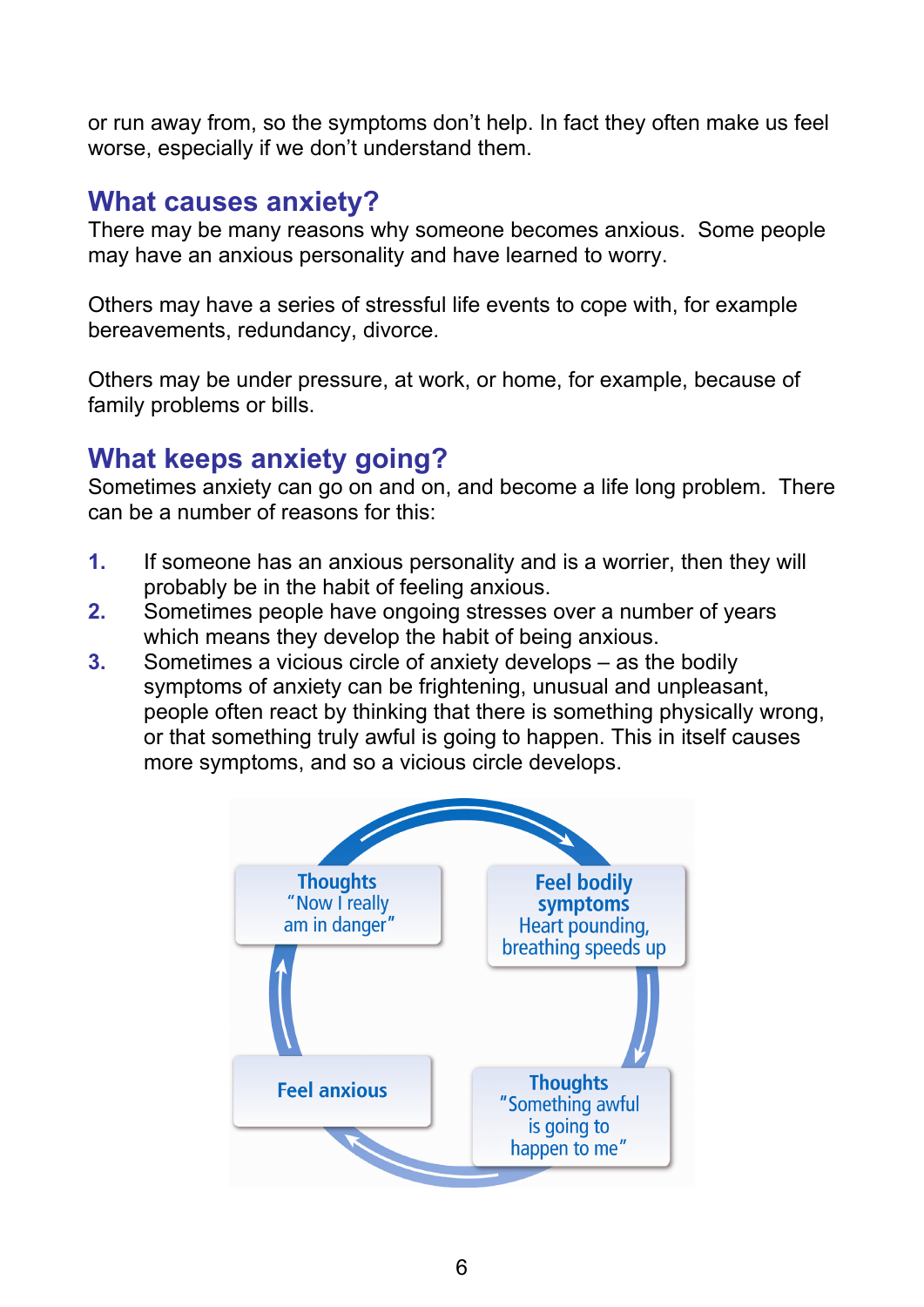- **4.** "Fear of Fear" Someone who has experienced anxiety in a certain situation may start to predict feeling anxious, and become frightened of the symptoms themselves, this in turn actually causes the very symptoms that are feared.
- **5.** Avoidance once a vicious circle has developed with lots of anxious thoughts increasing the anxiety symptoms, avoidance is often used as a way of coping. It is natural to avoid something that is dangerous, but the sorts of things that people tend to avoid when they suffer from anxiety are most often not real dangers but busy shops, buses, crowded places, eating out, talking to people etc. Not only are these things not dangerous, but they are quite necessary. Avoiding them can make life very inconvenient and difficult. This sort of avoidance can also result in a great loss of confidence which can affect how good you feel about yourself, which in turn makes you feel more anxious – another vicious circle!

#### **To summarise:**

- Anxiety is often the body's response to stress, although some of us may be a bit more prone to anxiety and worry than others.
- When we are suffering from anxiety, though it can be unpleasant, it is our body's normal response to threat or danger and is not dangerous.
- Anxiety symptoms are part of the fight or flight response and are intended to be helpful in spurring us into action.
- Anxiety becomes a problem when the symptoms are:
	- severe and unpleasant;
	- going on too long;
	- happening too often;
	- causing us to worry that there is something seriously wrong;
	- stopping us doing what we want to do.
- Anxiety often becomes a part of a vicious circle where our symptoms, thoughts and behaviour keep the anxiety going.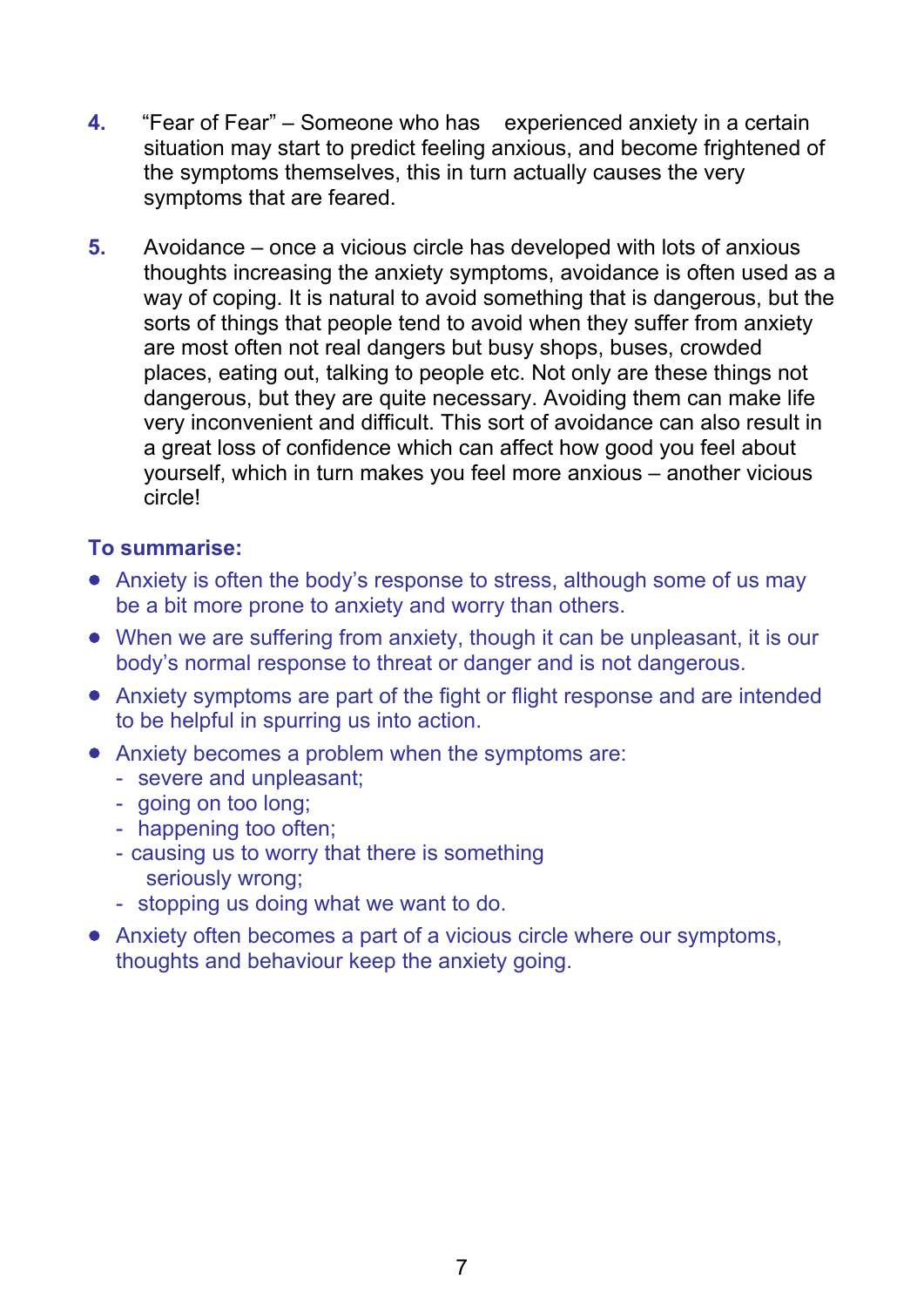Now spend a few moments trying to write down any of these ways that keep your anxiety going.

1) Unpleasant/frightening symptoms you experience:

. . . . . . . . . . . . . . . . . . a concerta de la

2) Your beliefs and thoughts about these symptoms: . . . . . . . . . . . . . . . . . . . . . . . . . .

3) Everyday things that you are avoiding: . . . . . . . . . . . . . . . .

# 4) Current stresses in your life: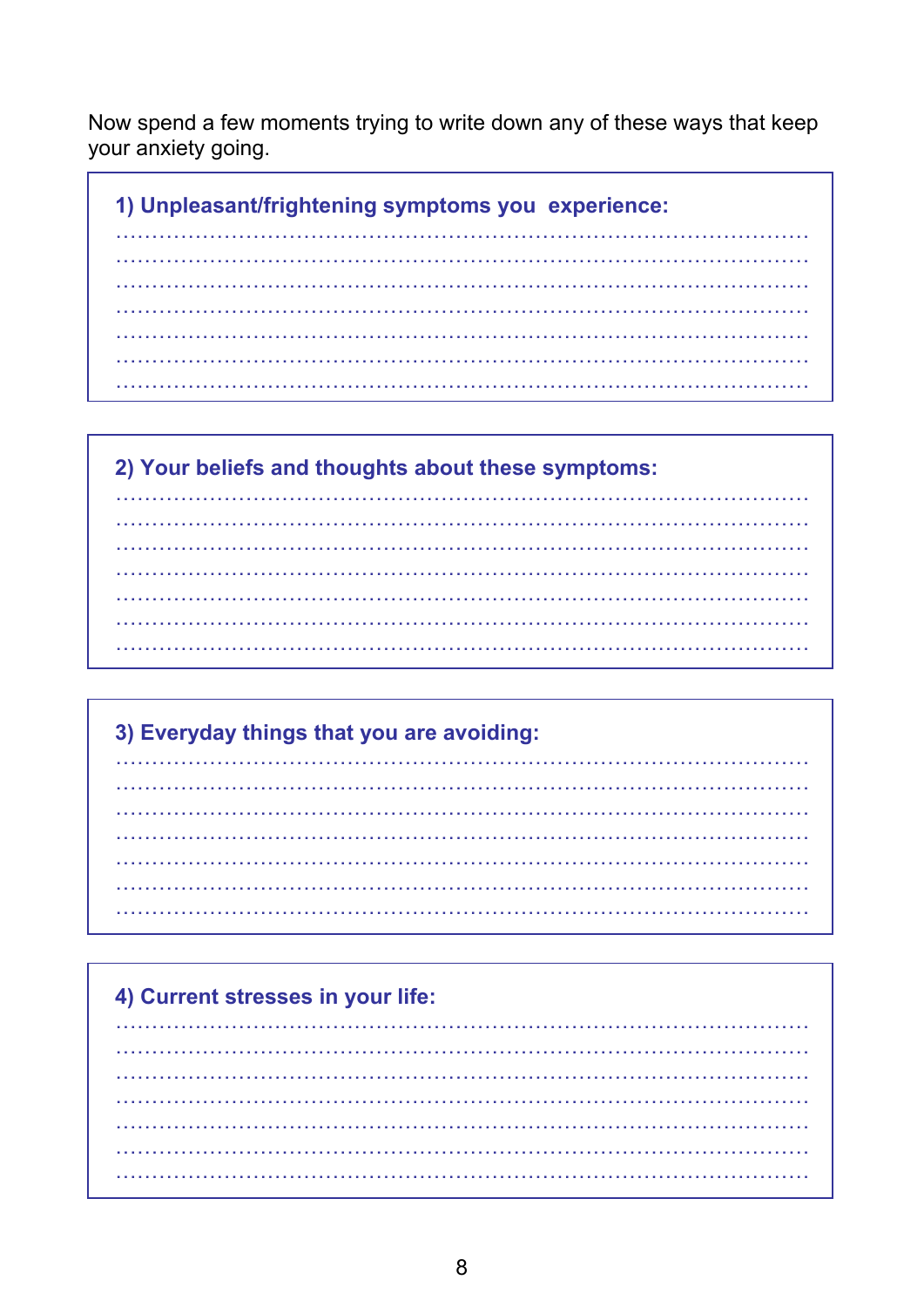#### **How can I manage my anxiety better?**

As we have learned, anxiety is not an illness and so can't be cured. If we can break into the vicious circle, however, we can learn ways of reducing our anxiety and getting it to be more manageable. We can work on at least four different areas:

- **1.** Understanding your anxiety better and beginning to tackle some of the causes.
- **2.** Reducing physical symptoms.
- **3.** Altering your thoughts related to anxiety.
- **4.** Changing your behaviours related to anxiety.

#### **1. Understanding and beginning to tackle anxiety**

You may already by now have some ideas about what is causing your anxiety. The following sections will give advice on how to break out of the vicious circle that keeps anxiety going. Before you can do this though, it is really useful for you to understand your own anxiety better. Is your anxiety related to certain situations, places or people, is it worse at particular times of the day, are there realistic worries you have that would make anyone anxious? The following two exercises should help you to understand your anxiety better.

 **Anxiety Diary** – for a period of two weeks (or longer if you prefer) keep an hourly diary of your anxiety and activity level. Rate your anxiety from 0-10. Note down anything that seems important. Were you at work or home, who were you with, what were you doing, what were you thinking about? You may start to become more aware of situations that make you anxious or that you may even be avoiding. What is your general level of stress like? This information will help you begin to tackle your anxiety.

#### **Problem Solving**

If you become aware that you have a realistic worry or problem that you feel may be causing you anxiety, a problem solving approach may help.

A good way to begin is to write down the problem. Define it as clearly as you can, for example "I never have any money", is too vague. Something like "I owe £3000 to different credit card companies", is more helpful. Next, think of as many possible solutions as you can. It doesn't matter how silly you may think the solutions are, the point is to think of as many as you can. Try to think how you have solved similar problems in the past. Ask a friend what they might do. Think to yourself what you might advise a friend to do if they had the same problem. Then, write down all the possible solutions: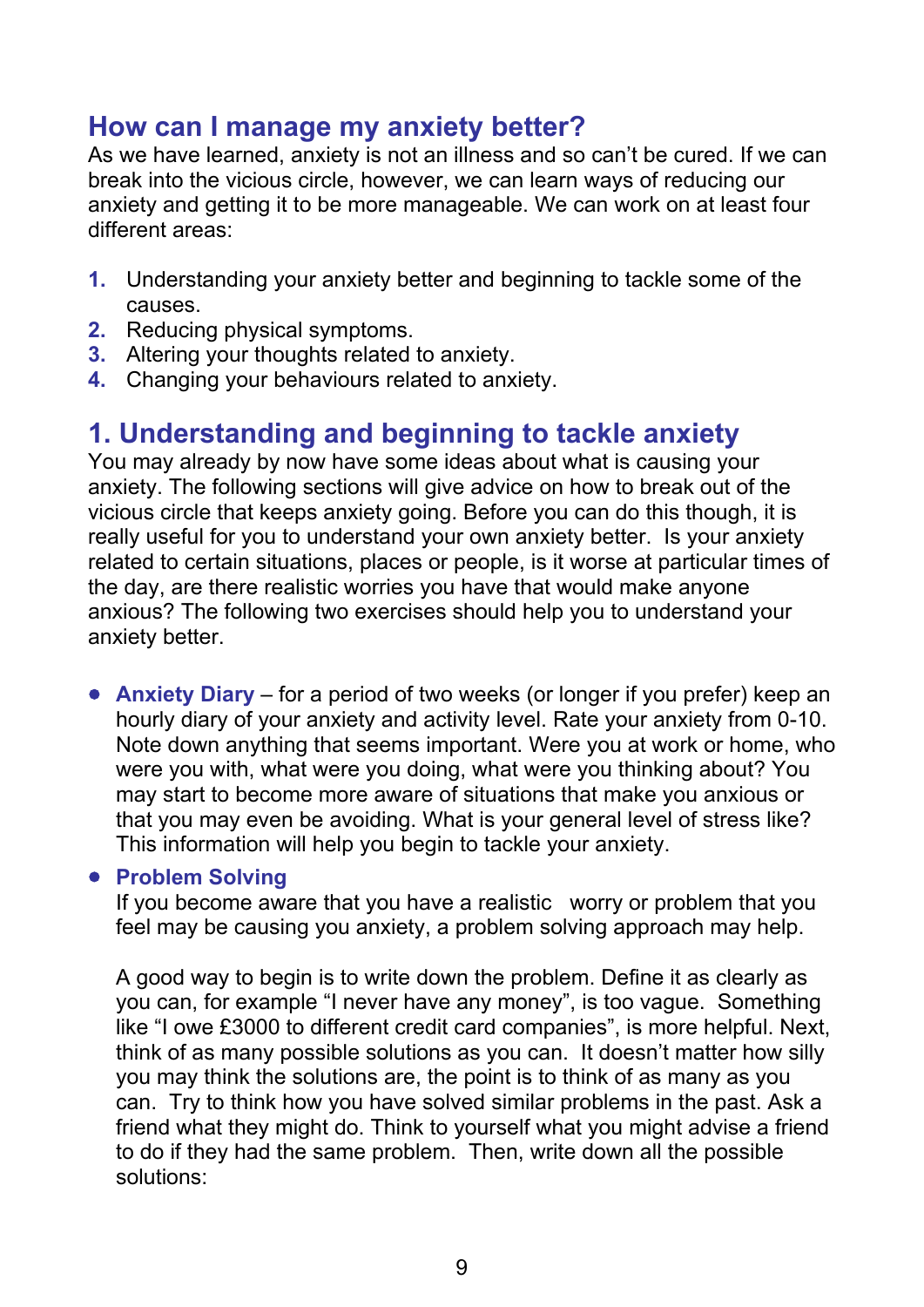- get all debts on one loan with less interest;
- agree on affordable payments;
- see a debt counsellor:
- $\bullet$  get a part time job:
- $\bullet$  sell car.

If you have a problem that may be making you anxious, try writing it below:

Now list as many possible solutions as you can:

Choose what seems like the best solution and write down all the steps it would take to achieve that solution. Who might help? What might go wrong? Often it is helpful to think, "What is the worst thing that could happen"? If you can think of a plan to cope with this, your anxiety might reduce.

If you are trying to come up with a plan to tackle a problem that has been worrying you for some time, it is often helpful to discuss this with a friend or even your doctor.

#### • Stressful lifestyle – general tips

Nowadays life is often stressful, and it is easy for pressures to build up. We can't always control the stress that comes from outside but we can find ways to reduce the pressure we put on ourselves:

- Try to identify situations you find stressful by noticing the beginnings of tension.
- Take steps to tackle what it is about these situations that you find stressful.
- Make sure you have time for things you enjoy.
- Take up a relaxing hobby.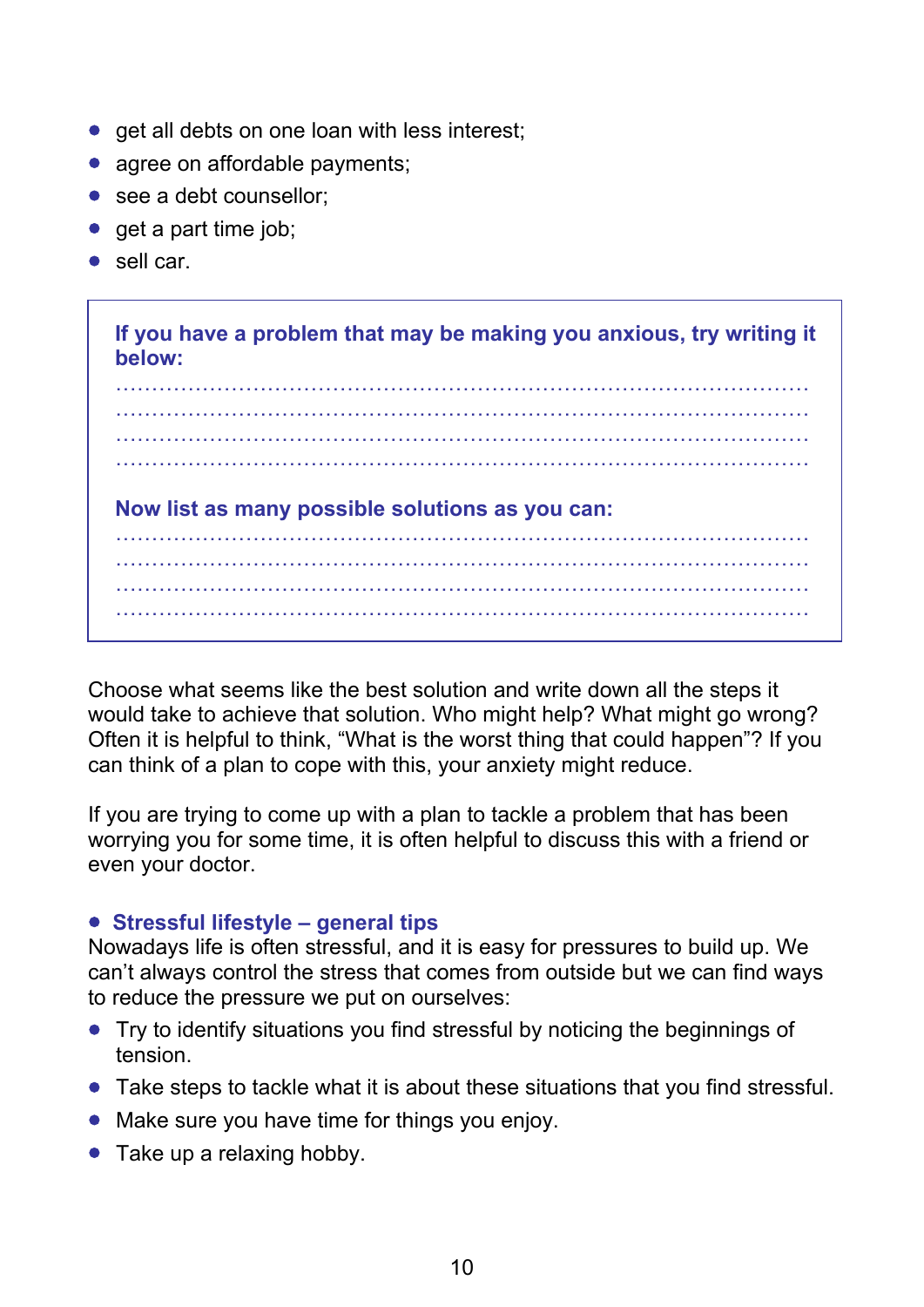- Make sure you get enough sleep.
- $\bullet$  Fat a well balanced diet.
- Take regular exercise.
- Learn to relax.

### **2. Reducing physical symptoms**

#### **Relaxation**

In order to reduce the severity of physical symptoms it is useful to "nip them in the bud", by recognising the early signs of tension.

Once you have noticed early signs of tension you can prevent anxiety becoming too severe by using relaxation techniques. Some people can relax through exercise, listening to music, watching TV, or reading a book.

For others it is more helpful to have a set of exercises to follow. Some people might find relaxation or yoga classes most helpful, others find tapes useful. You may be able to obtain a relaxation tape from your GP, and there are also a wide number of relaxation tapes available in the shops.

Relaxation is a skill like any other which needs to be learned, and takes time. The following exercise teaches deep muscle relaxation, and many people find it very helpful in reducing overall levels of tension and anxiety.

**Deep muscle relaxation** – It is helpful to read the instructions first and to learn them eventually. Start by selecting quite a warm, comfortable place where you won't be disturbed. To begin with choose a time of day when you feel most relaxed. Lie down, get comfortable, close your eyes. Concentrate on your breathing for a few minutes, breathing slowly and calmly: in two-three and out two-three. Say the words "calm" or "relax" to yourself as you breathe out. The relaxation exercise takes you through different muscle groups, teaching you firstly to tense, then relax. You should breathe in when tensing and breathe out when you relax. Starting with your hands, clench one fist tightly. Think about the tension this produces in the muscles of your hand and forearm.

Study the tension for a few seconds and then relax your hand. Notice the difference between the tension and the relaxation. You might feel a slight tingling, this is the relaxation beginning to develop.

Do the same with the other hand.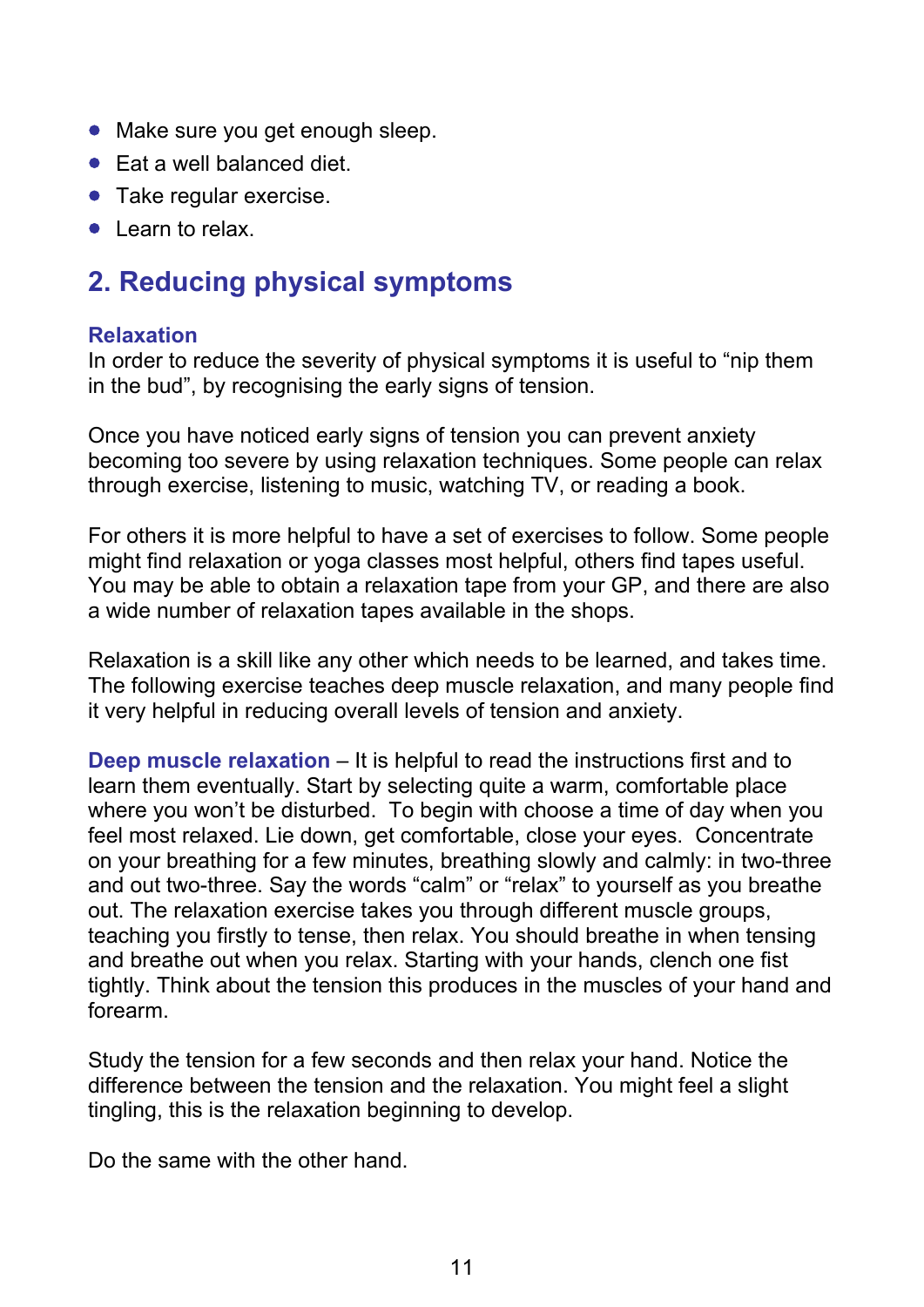Each time you relax a group of muscles think how they feel when they're relaxed. Don't try to relax, just let go of the tension. Allow your muscles to relax as much as you can. Think about the difference in the way they feel when they're relaxed and when they're tense. Now do the same for the other muscles of your body. Each time tense them for a few seconds and then relax. Study the way they feel and then let go of the tension in them. It is useful to stick to the same order as you work through the muscle groups:

- **Hands** clench fist, then relax.
- **Arms** bend your elbows and tense your arms. Feel the tension, especially in your upper arms. Remember, do this for a few seconds and then relax.
- **Neck** press your head back and roll it from side to side slowly. Feel how the tension moves. Then bring your head forward into a comfortable position.
- **Face** there are several muscles here, but it is enough to think about your forehead and jaw. First lower your eyebrows in a frown. Relax your forehead. You can also raise your eyebrows, and then relax. Now, clench your jaw, notice the difference when you relax.
- **Chest** take a deep breath, hold it for a few seconds, notice the tension, then relax. Let your breathing return to normal.
- **Stomach** tense your stomach muscles as tight as you can and relax.
- **Buttocks** squeeze your buttocks together, and relax.
- **Legs** straighten your legs and bend your feet towards your face. Finish by wiggling your toes.

You may find it helpful to get a friend to read the instructions to you. Don't try too hard, just let it happen.

To make best use of relaxation you need to:

- Practice daily.
- Start to use relaxation in everyday situations.
- Learn to relax without having to tense muscles.
- Use parts of the relaxation to help in difficult situations, e.g. breathing slowly.
- Develop a more relaxed lifestyle.

Remember relaxation is a skill like any other and takes time to learn. Keep a note of how anxious you feel before and after relaxation, rating your anxiety  $1 - 10$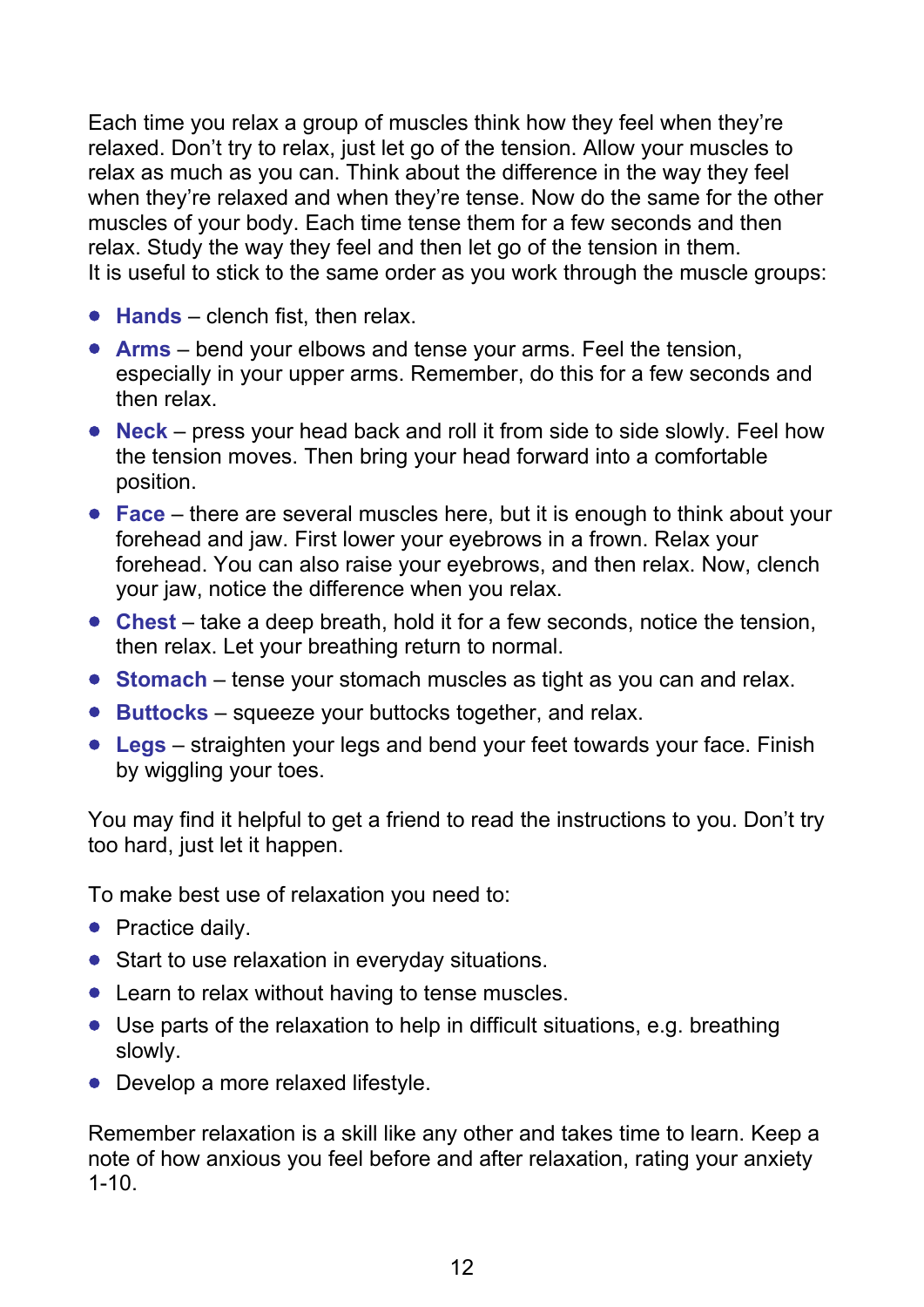#### **Controlled breathing**

It is very common when someone becomes anxious for changes to occur in their breathing. They can begin to gulp air, thinking that they are going to suffocate, or can begin to breathe really quickly. This has the effect of making them feel dizzy and therefore more anxious. This is called over-breathing, or hyperventilation.

Try to recognise if you are doing this and slow your breathing down. Getting into a regular rhythm of in two-three and out two-three will soon return your breathing to normal. Some people find it helpful to use the second hand of a watch to time their breathing. Other people have found breathing into a paper bag or cupped hands helpful. For this to work you must cover your nose and mouth.

It usually takes at least three minutes of slow breathing or breathing into a bag for your breathing to return to normal.

#### **Distraction**

If you take your mind off your symptoms you will find that the symptoms often disappear. Try to look around you. Study things in detail, registration numbers, what sort of shoes people are wearing, conversations. Again, you need to distract yourself for at least three minutes before symptoms will begin to reduce.

Whilst relaxation, breathing exercises and distraction techniques can help reduce anxiety it is vitally important to realise that anxiety is not harmful or dangerous. Even if we did not use these techniques, nothing awful would happen. Anxiety cannot harm us, but it can be uncomfortable. These techniques can help reduce this discomfort.

#### **3. Altering your thoughts related to anxiety**

We have seen the role that thoughts have in keeping going the vicious circle of anxiety. Sometimes there may also be pictures in your mind.

To give an example, imagine you are running for a bus one day. All of a sudden you get a pain in your chest and feel really breathless. The thought goes through your mind, "I'm having a heart attack". This thought is, of course, very frightening, and so your heart starts to beat faster, which makes you think "there really must be something wrong with my heart". You may very well have a picture of the ambulance on its way and you on a stretcher.

Now think about the following questions and write down the answers: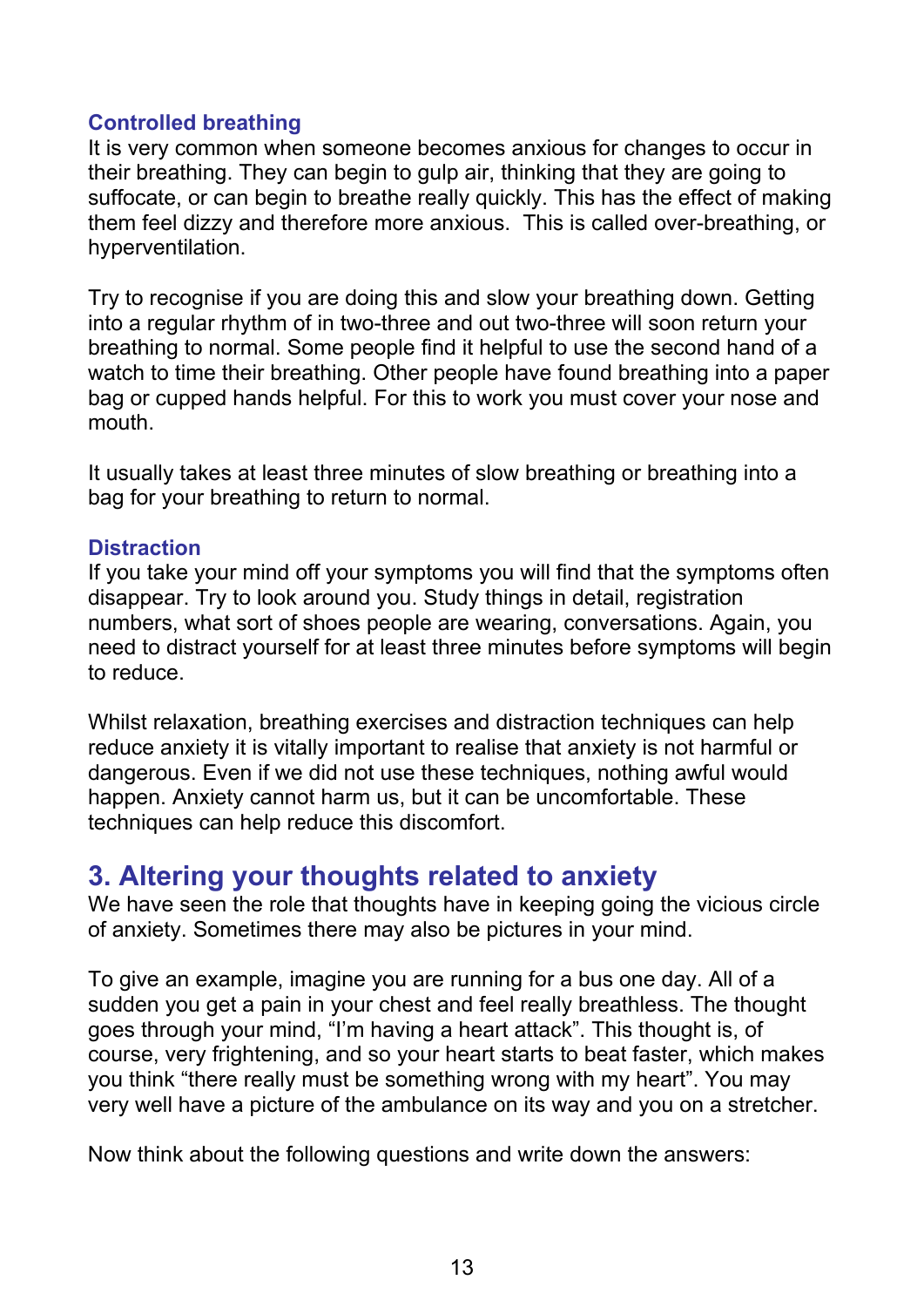#### 1) What are the thoughts that most often go through your mind when you feel anxious?

 $\mathbf{L}$ <u>. . . . . . . . . . . . .</u> . . . . . . . . . . . . . . . . . . . . . . . . . . . . . . . . . . . . . . . . . . . . . . . . 

2) Do you have any pictures of what might happen?

#### 3) Are there any thoughts that make you feel worse? . . . . . . . . . . . . . . . . . . . . . . . . . . . . . . . . . . . . . . . . . . . . . . . . . . . . . . . . . . . . . . . . . . . . . . . . . . . . . . . . . . . . . . . . . . . . . . . . . . . . . . . . . . . . .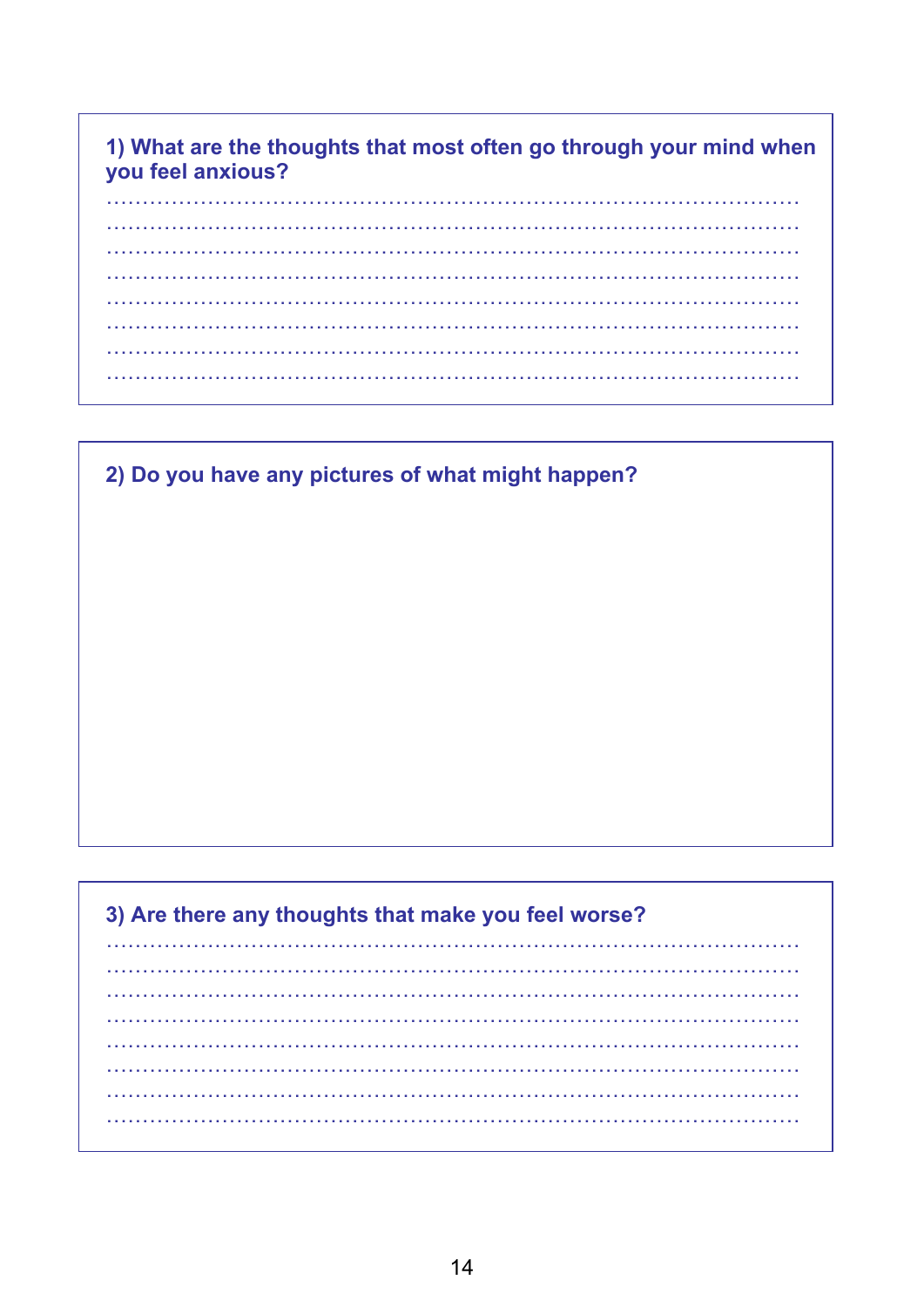It isn't always that easy to know what you are thinking that is making your anxiety worse.

The sort of thoughts that make people anxious can come and go in a flash, and may be so much of a habit that they are automatic. They may be so familiar that they just feel like part of you.

Try to keep a diary over the course of two weeks. Write down your own thoughts in situations where you are anxious.

Now, try to imagine the last time you felt very anxious. Try to run through it like a film, in as much detail as you can. See if you can write down any frightening thoughts now.

Remember any thoughts can count. No thought is too small or too silly. Even "oh no" or "here we go again" can increase tension and anxiety. Some thoughts are like unpleasant pictures in your mind.

**Frightening thoughts:** 

Once you know what it is you are thinking, you can begin to fight back, and break the vicious circle.

In particular, ask yourself:

- 1. Am I exaggerating, e.g. "everything is bound to go wrong, it always does".
- 2. Am I jumping to conclusions, e.g. "I have a pain in my chest therefore it must be my heart".
- 3. Am I focusing just on the bad things e.g. "I had a really bad day yesterday" (ignoring that this followed a few good days).

Use these questions to help yourself answer back. A good way of doing this is to write two columns - one for your thoughts that make you anxious, and the other for a more balanced thought, e.g.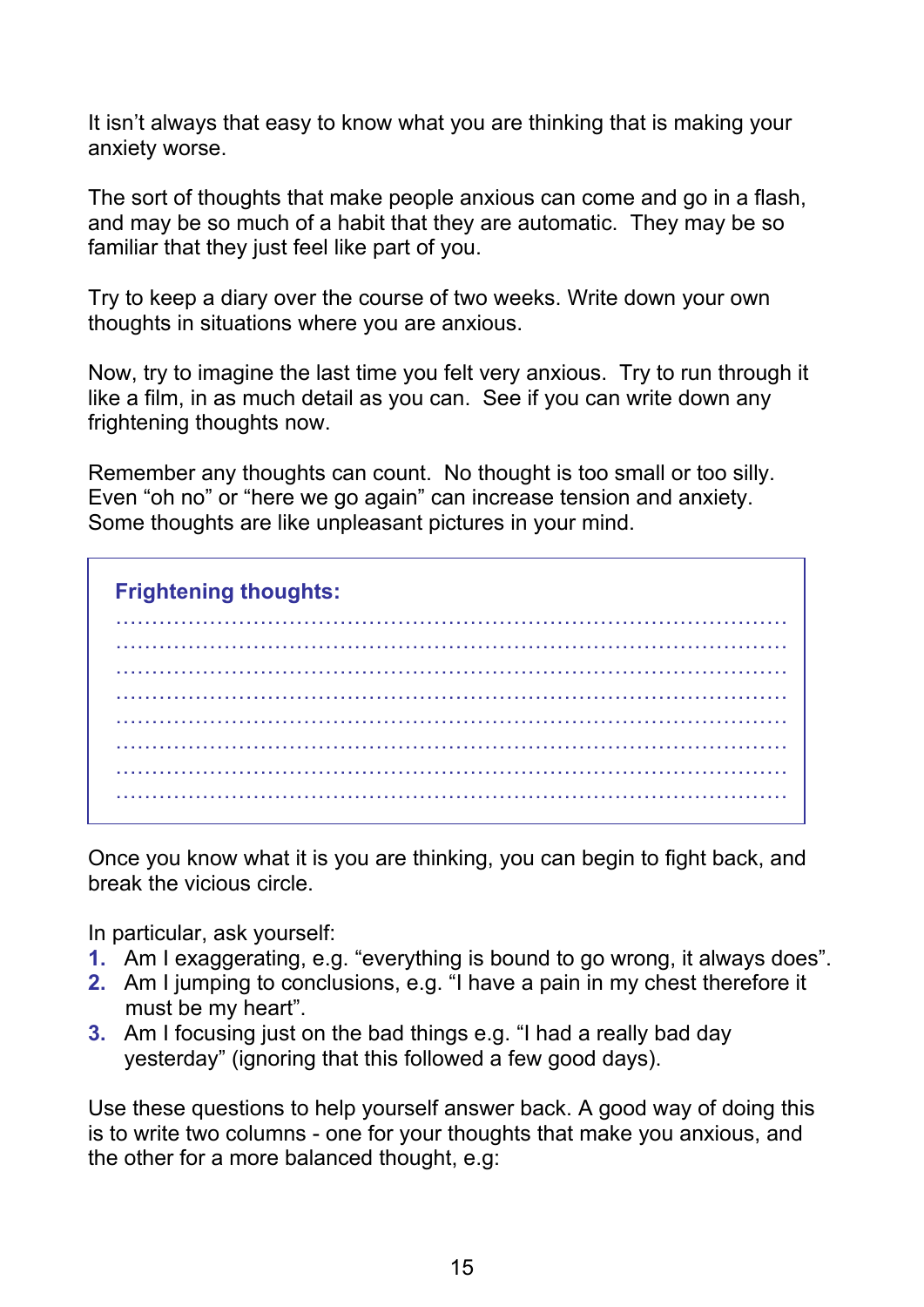| <b>Anxious thought</b>                        | <b>Balanced Thought</b>                                                                                        |
|-----------------------------------------------|----------------------------------------------------------------------------------------------------------------|
| The dizzy feeling means I'm going to<br>faint | I have had it many times before and<br>have not fainted. I have fainted once<br>and that felt really different |
| I'm going mad                                 | I have not gone mad yet, and the<br>doctor tells me anxiety is not<br>madness                                  |

Write down some of your thoughts now and write as many answers as you can. This question might also help. What would you say to a friend who was thinking that way?

The aim is to get faster at "catching" these anxious thoughts and answering back almost instantly. It takes a lot of practice, but really does work.

#### **4. Changing your behaviours related to anxiety**

- Try to recognise when you are avoiding things and wherever possible try to tackle these fears, not all at once but in a gradual way.
- Set yourself very small goals. Write down here goals that you would like to tackle. Start with the easiest first and tick off any activity you achieve.
- People often get into the habit of escaping from situations that make them anxious. Instead of escaping try gradually to increase how long you stay in a situation that makes you anxious. Anxiety often reaches a peak, then starts to go away naturally. If you stay in an anxious situation what do you predict will happen to your anxiety? People often think it will just keep getting worse and worse. This is not the case. It will start to come down.
- People not only avoid situations and try to escape, they also often do things to make themselves feel safer, e.g. hanging on to a shopping trolley, lying down. These "safety behaviours" may help at the time, but they also help to keep the anxiety going because the anxious person never learns that nothing awful would have happened even if the trolley wasn't there. Also, imagine how frightening it would be if no trolley was available.
- Try to do things to test out whether your anxious thoughts are realistic, e.g. "would I really faint if I didn't get out"?

It really is very important to recognise that the more you avoid something, the more difficult it will seem to overcome, which will in turn make you more anxious.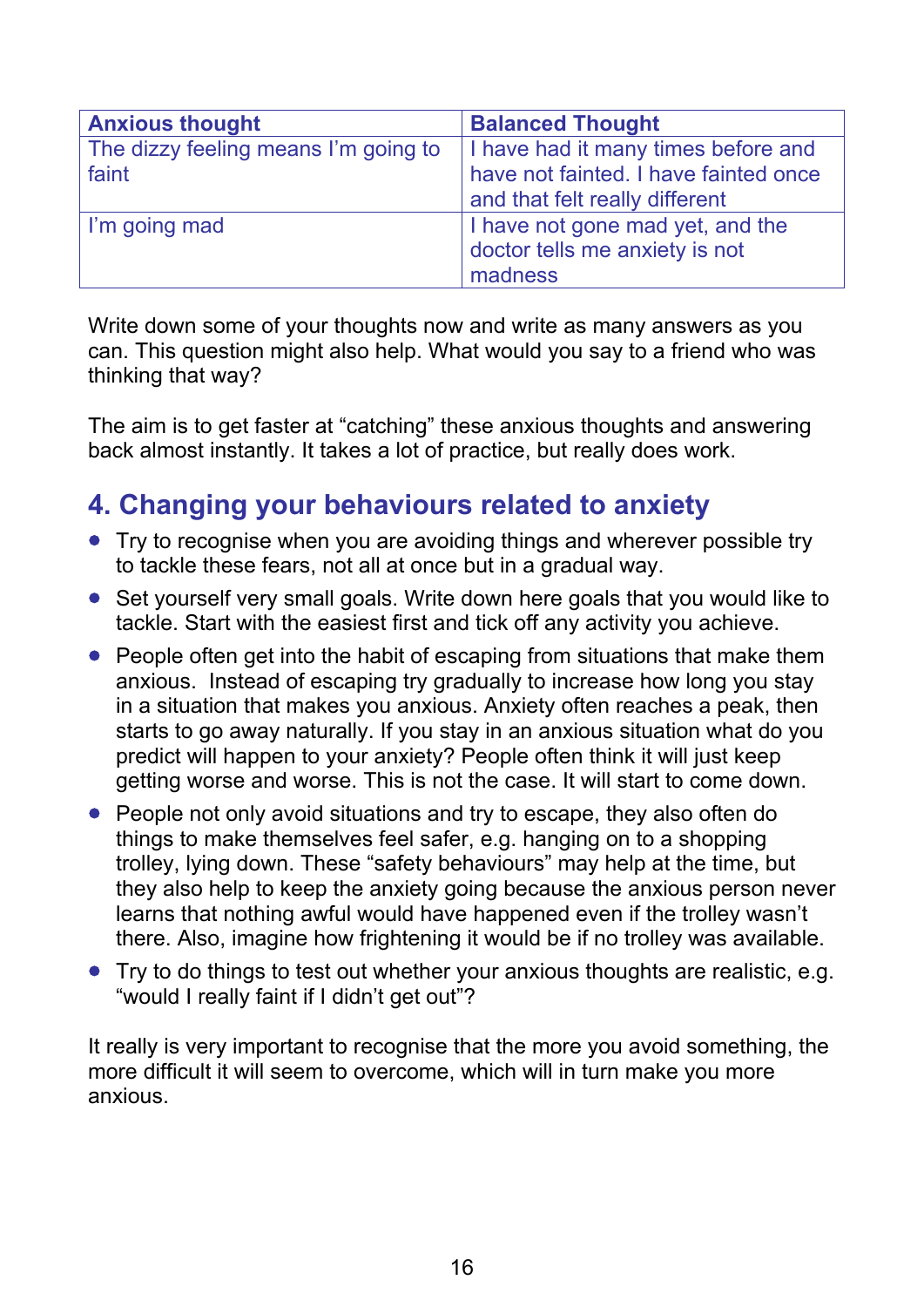#### **What treatment is available for anxiety?**

- Most people with anxiety can benefit from self help such as this leaflet.
- Your family doctor, health visitor or practice nurse may also be able to give you further help in dealing with anxiety.
- Occasionally, doctors prescribe tablets for anxiety. These should only be taken for short spells to get over specific anxiety provoking situations.
- Your doctor may also refer you to a mental health worker or counsellor if your anxiety does not respond to self help alone.
- Anxiety Management Groups or classes are often run in local surgeries or Community Health Centres. Please let your doctor know if you would be interested in such classes.

#### **Where can I find help if I think I am suffering from anxiety?**

• First, we hope you will use the advice in this booklet. You should find it helpful. If having used the booklet you feel you need more help, you should discuss this with your GP, who will tell you about alternative treatments and local services.

#### **The following organisations and helplines may also be useful:**

#### **Anxiety Care**

Helpline: 020 8478 3400 Tel: 020 8262 8891 www.anxietycare.org.uk Cardinal Heenan Centre, 326 High Road, Ilford, Essex, 1G1 1QP Provides helpline and support to those suffering from anxiety.

#### **Anxiety UK**

 Tel: 08444 775 774 www.anxietyuk.org.uk Zion Community Resource Centre, 339 Stretford Road, Hulme, Manchester, M15 4ZY Provides information and support to people suffering from anxiety disorders.

#### **British Association for Counselling and Psychotherapy**

Tel: 01455 883 316 www.bacp.co.uk BACP House, 15 St John's Business Park, Lutterworth, Leicestershire, LE17 4HB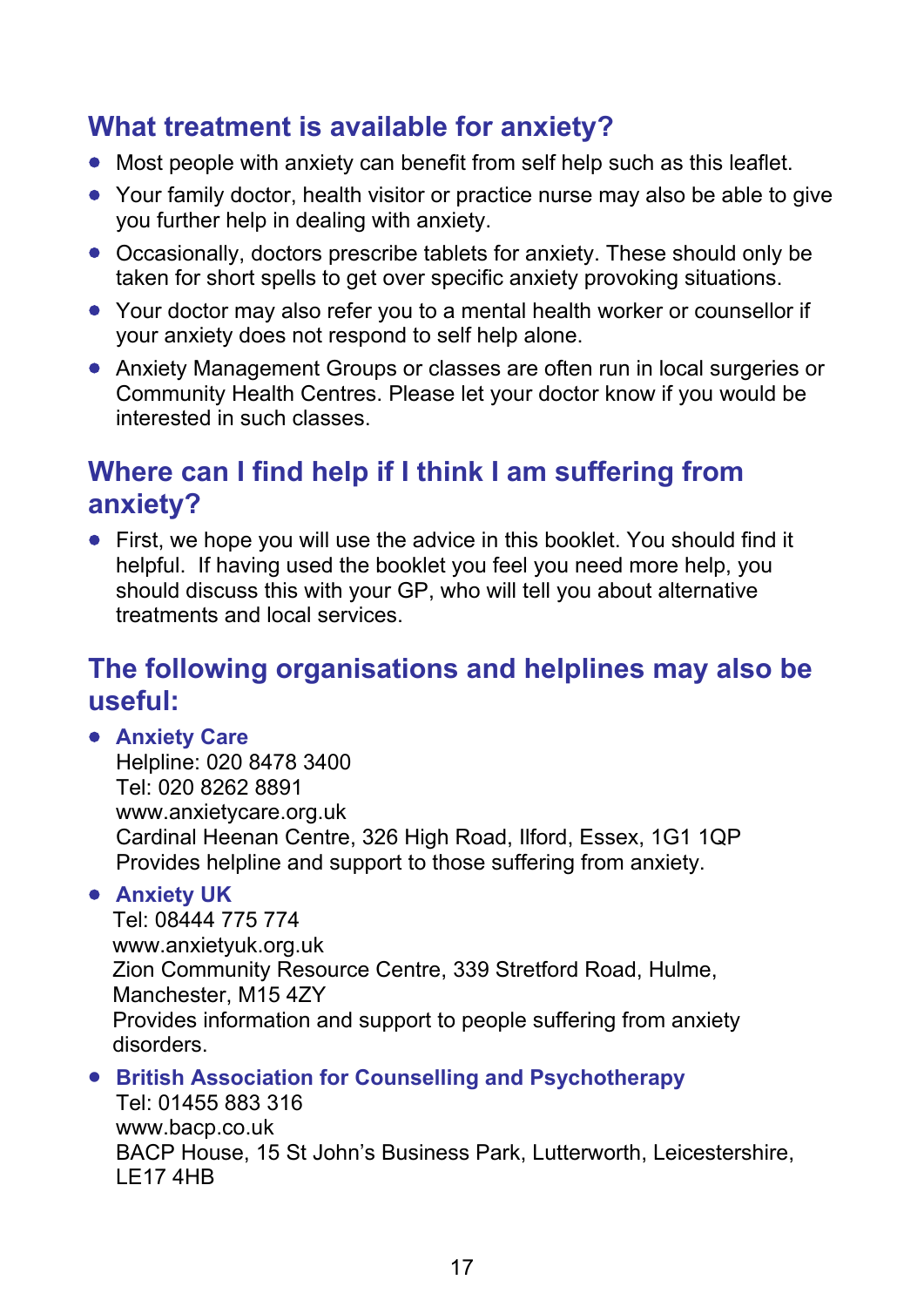Offers an information service providing contacts for counselling in England and Wales.

#### **CRUSE Bereavement Line**

Tel: 0844 477 9400 www.crusebereavementcare.org.uk Cruse Bereavement Care, PO Box 800, Richmond, Surrey, TW9 2RG Helpline for bereaved people and those caring for bereaved people.

#### **First Steps to Freedom**

Helpline: 0845 120 2916 Tel: 0845 841 0619 www.first-steps.org PO Box 476, Newquay, TR7 1WQ Provides helpline and resources for those suffering from anxiety.

#### **Mental Health Matters**

Tel: 0191 516 3500 www.mentalhealthmatters.com Avalon House, St Catherines Court, Sunderland Enterprise Park, Sunderland, SR5 3XJ A national organisation which provides support and information on employment, housing, community support and psychological services.

#### **Mind Infoline**

Tel: 0845 766 0163 www.mind.org.uk 15-19 Broadway, Stratford, London, E15 4BQ Provides information on a range of topics including types of mental distress, where to get help, drug and alternative treatments and advocacy. Also provides details of help and support for people in their own area. Helpline available Mon - Fri 9am, - 5pm.

#### **National Debt Line**

Tel: 0808 808 4000 www.nationaldebtline.co.uk Tricorn House, 51-53 Hagley Road, Edgbaston, Birmingham, B16 8TP Help for anyone in debt or concerned they may fall into debt.

#### **NHS Choices – Your health, your choices**  www.nhs.uk

Information about conditions, treatments, local services and healthy lives.

#### **No Panic**

Freephone: 0808 808 0545 www.nopanic.org.uk 93 Brands Farm Way, Telford, Shropshire, TF3 2JQ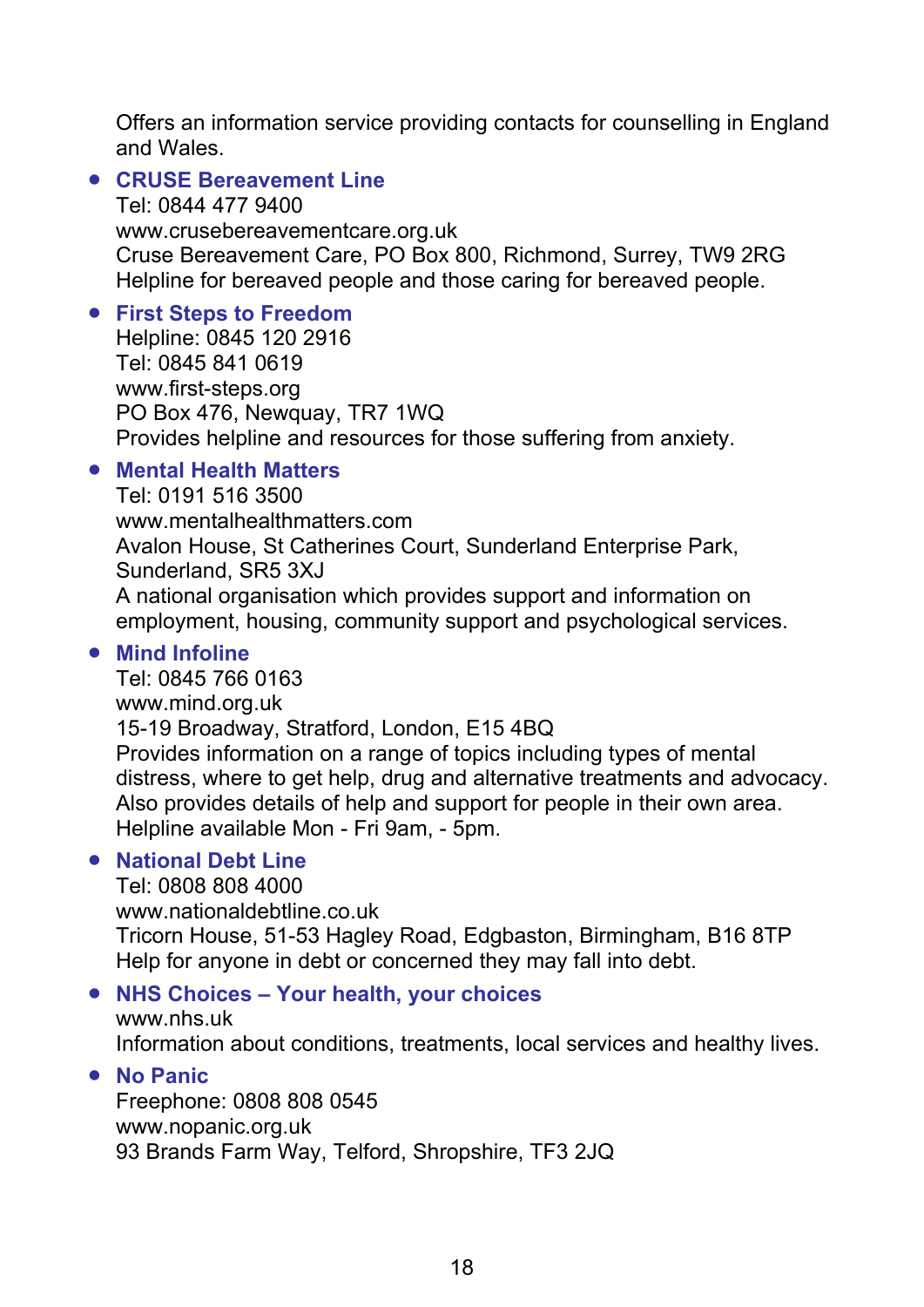Support for sufferers of panic attacks, phobias, obsessive compulsive disorder, general anxiety disorder and tranquilliser withdrawal.

#### **PALS – Patient Advice and Liaison Service**

www.pals.nhs.uk Provides information and advice about local NHS services and support organisations and helps sort out problems with NHS services.

**Relate** 

Tel: 0300 100 1234 www.relate.org.uk Premier House, Carolina Court, Lakeside, Doncaster, DN4 5RA Help with marital or relationship problems.

#### **Rethink**

Helpline: 0845 456 0455 www.rethink.org 89 Albert Embankment, London, SE1 7TP Provides information and a helpline for anyone affected by mental health problems.

#### **Triumph over Phobia**

Tel: 0845 600 9601 www.topuk.org P.O. Box 3760, Bath, BA2 3WY Provides national network of self help groups for people with phobias or OCD.

**There are a number of self help books that other people have found helpful.** These books may be available from your local library.

#### **Overcoming anxiety: a self-help book using cognitive behavioural techniques**

Helen Kennerley Robinson 2009 This book offers expert advice on managing the worries, fears and anxieties that can impair the quality of your life.

 **The feeling good handbook**  David Burns Penguin 1999 This guide can show you how to feel good about yourself and the people you care about, overcome depression and conquer anxiety.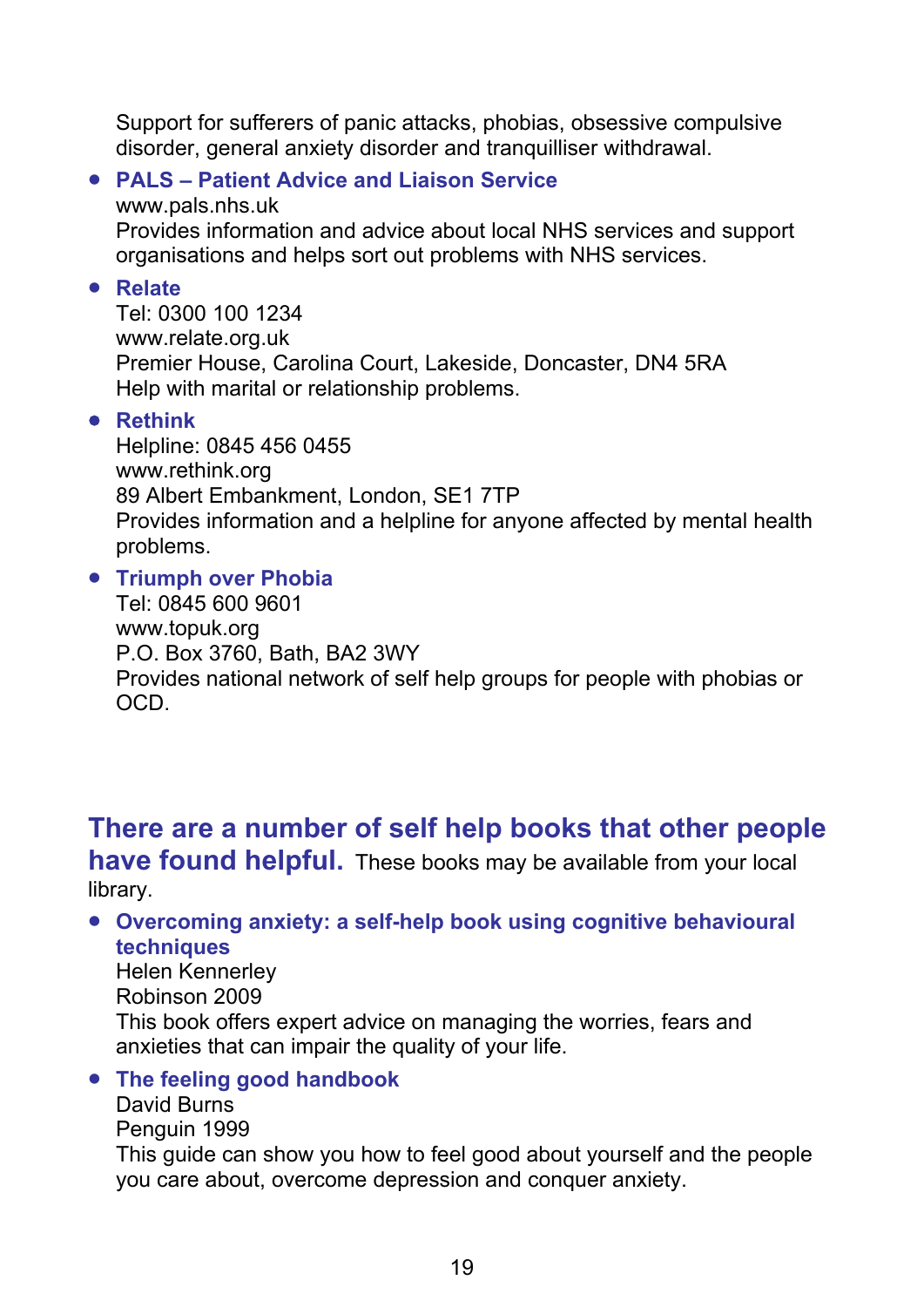#### **• Self help for your nerves**

Clare Weekes HarperCollins 2000 Guide for everything you need to know to keep relaxed through every day life. Offers comprehensive insight and advice into coping with nervous stress.

#### **Feel the fear and do it anyway: how to turn your fear and indecision into confidence and action**

Susan Jeffers Vermilion 2007 Will give you the insight and tools to vastly improve your ability to handle any given situation.

#### **Anxiety and depression: a practical guide to recovery**

- Robert Priest
- Ebury Press 1996

Robert Priest has written this book especially to provide help for those feeling anxious and depressed. In particular, he covers the practical selfhelp methods to reduce stress and offers an explanation of the causes and effects of anxiety and depression.

#### **Overcoming worry**

Kevin Meares and Mark Freeston

Constable and Robinson 2008

A user-friendly, step-by-step approach which explains why you worry, how to recognise what feeds it and how to develop effective methods of dealing with it.

#### **Different sorts of anxiety**

This leaflet has tackled generalised anxiety. There are other more specific anxieties, and also other problems associated with anxiety.

- **Social anxiety** fear of being with people.
- **Obsessive Compulsive Disorders** having to do things over and over.
- **Panic Disorder** suffering from frequent severe anxiety attacks which come out of the "blue".
- **Depression** low mood and lack of energy.
- **Dealing with stress**.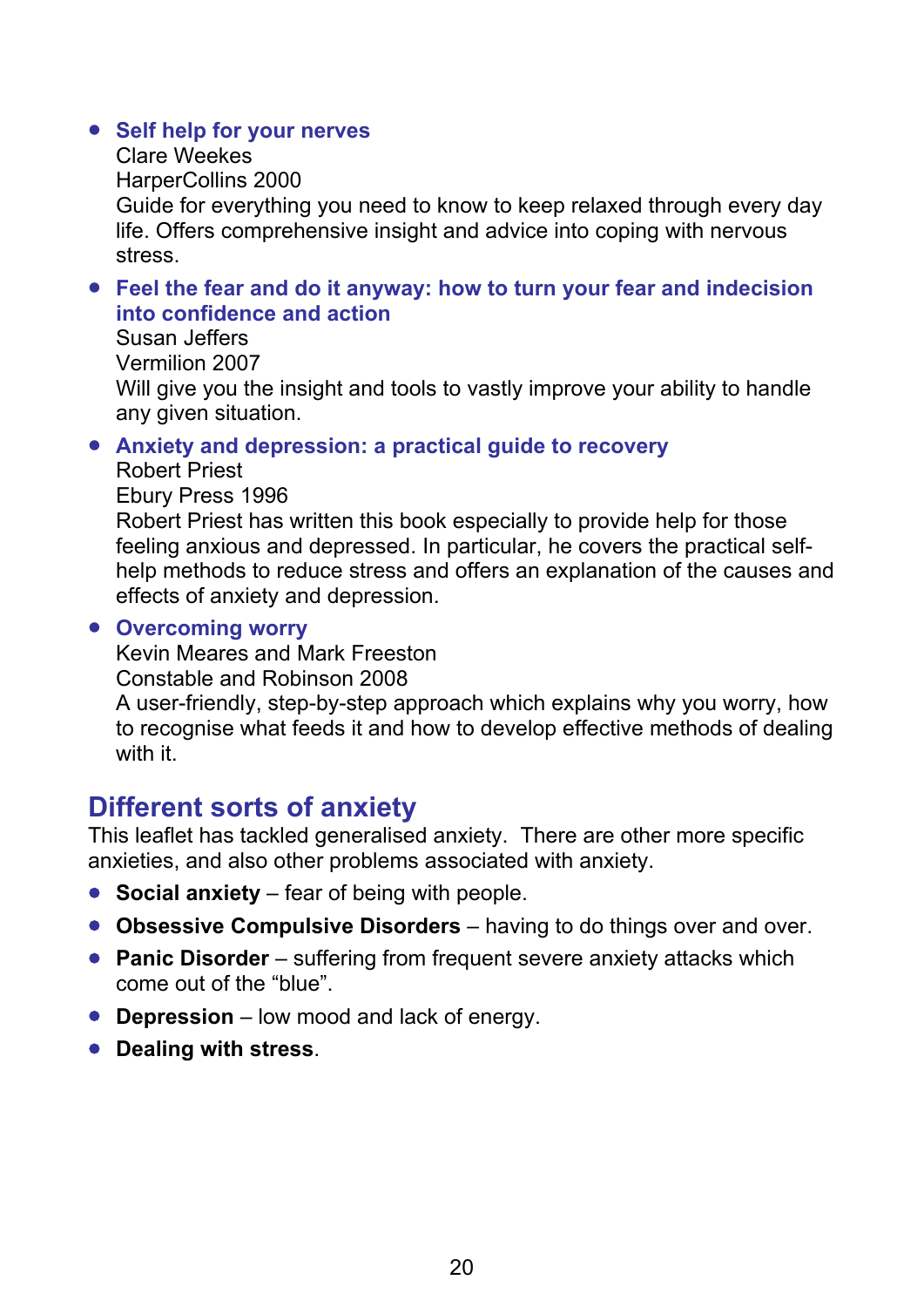

# **Support your NHS**  Join our NHS Foundation Trust

Northumberland, Tyne and Wear NHS Foundation Trust provides a range of mental health, learning disability and specialist services for a large part of the North East of England and beyond. You may not think these services have very much to do with you, but mental health problems affect 1 in 4 people and there are a growing number of people with both learning and other disabilities.

As a member of our Foundation Trust you can be as active as you like, from just receiving regular information about the trust to getting involved in issues that you care about. It's free to join. Please complete and return the Membership Application Form.

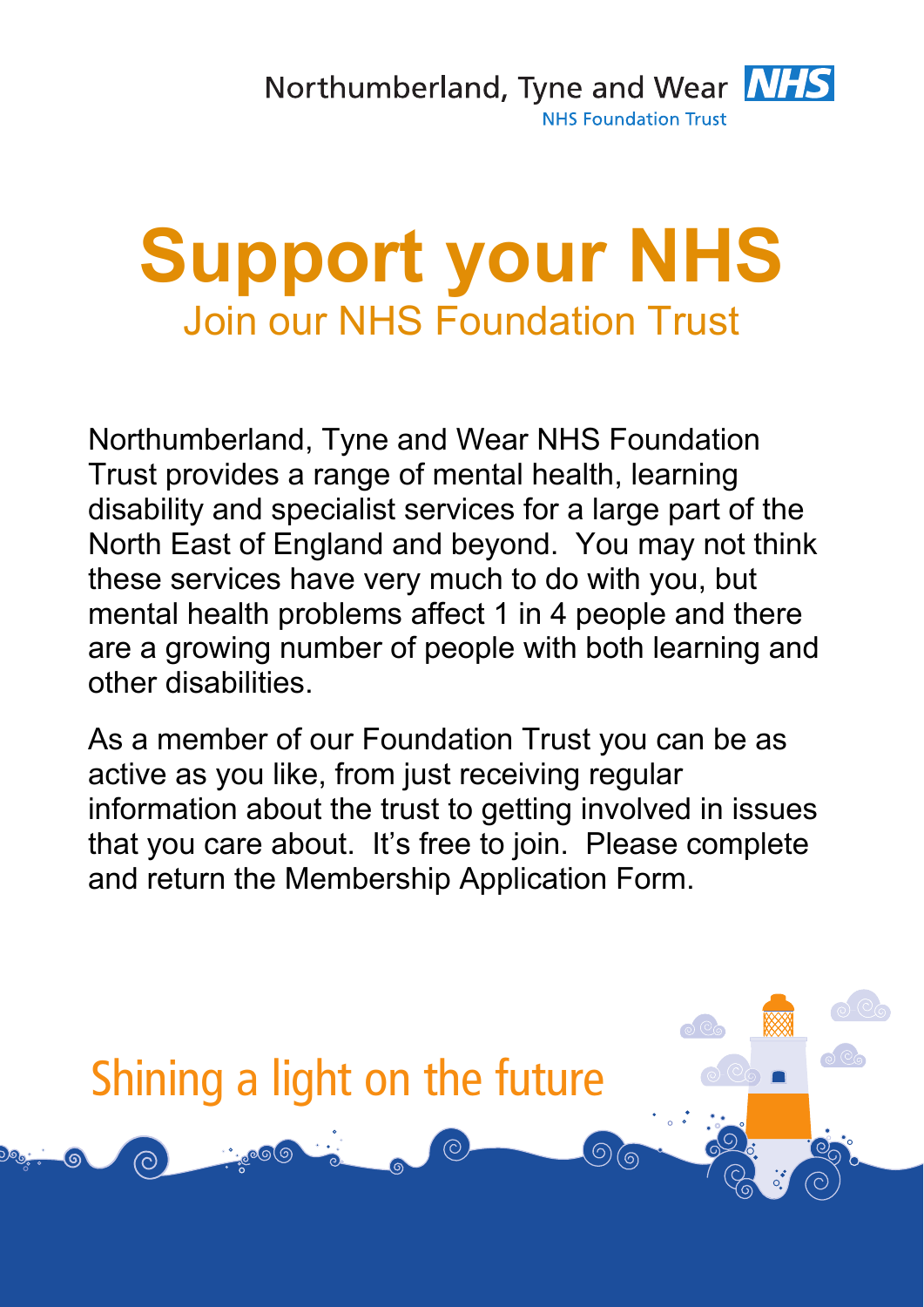## **Membership Application Form**

## **Your information**

 $Mr \Box$  Mrs  $\Box$  Miss  $\Box$  Other

(please specify)

 $\bm{\mathsf{\chi}}$ 

**----------------------------------------**

 $\bm{\mathsf{\chi}}$ 

**------------------------------------------**

 $\bm{\mathsf{\chi}}$ 

**-----------------------------** 

First Name: Surname:

Address:

Postcode:

Email:

|  | How would you like us to contact you? |  |  |
|--|---------------------------------------|--|--|
|  | Post $\Box$ Email $\Box$              |  |  |

### **About You**

We are required to collect the following information about our members.

|  | Date of Birth: |  |
|--|----------------|--|
|  |                |  |

|          | Male $\square$ Female $\square$                                                                            |  |
|----------|------------------------------------------------------------------------------------------------------------|--|
| Are you: | <b>White</b><br>Mixed<br>Asian or Asian British<br><b>Black or Black British</b><br>Other (please specify) |  |

Please return your completed form to Freepost NTW, Cherry Knowle Hospital, Ryhope, Sunderland SR2 0NB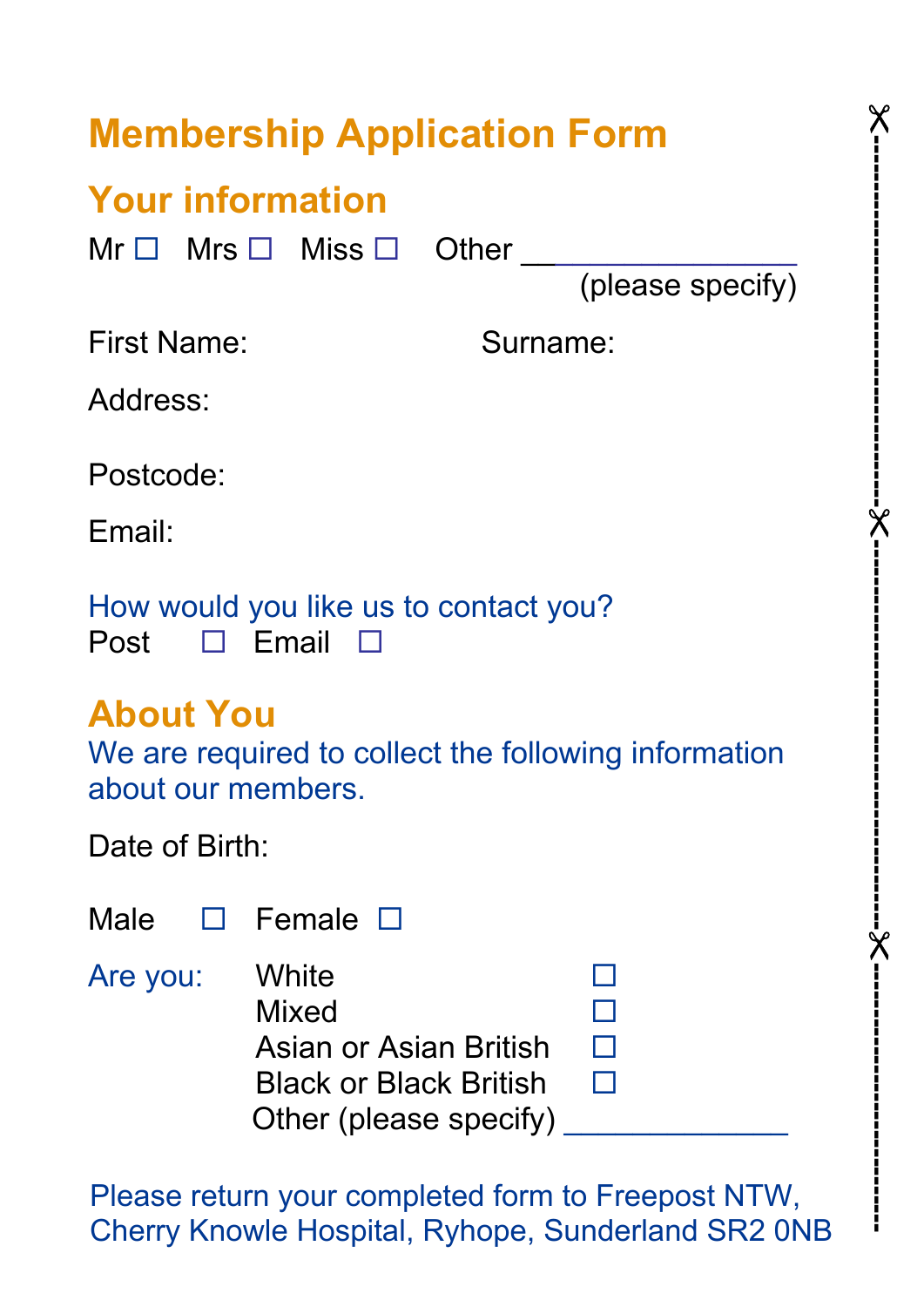Northumberland, Tyne and Wear NHS **NHS Foundation Trust** 



# **Mental Health Self Help Guides www.ntw.nhs.uk/pic**

- **Abuse**
- **Alcohol and You**
- **Anxiety**
- **Bereavement**
- **Controlling Anger**
- **Depression**
- **Depression and Low Mood**
- **Eating Disorders**
- **Domestic Violence**
- **Food for Thought**
- **Health Anxiety**
- **Hearing Voices**
- **Obsessions and Compulsions**
- **Panic**
- **Postnatal Depression**
- **Post Traumatic Stress**
- **Self Harm**

 $\odot$ 

 $\left($ 

- **Shyness and Social Anxiety**
- **Sleep Problems**
- **Stress**
- **Plus 3 guides for prisoners**

# Shining a light on the future



 $\Omega_{\rm O}$ 

000

 $\circ$